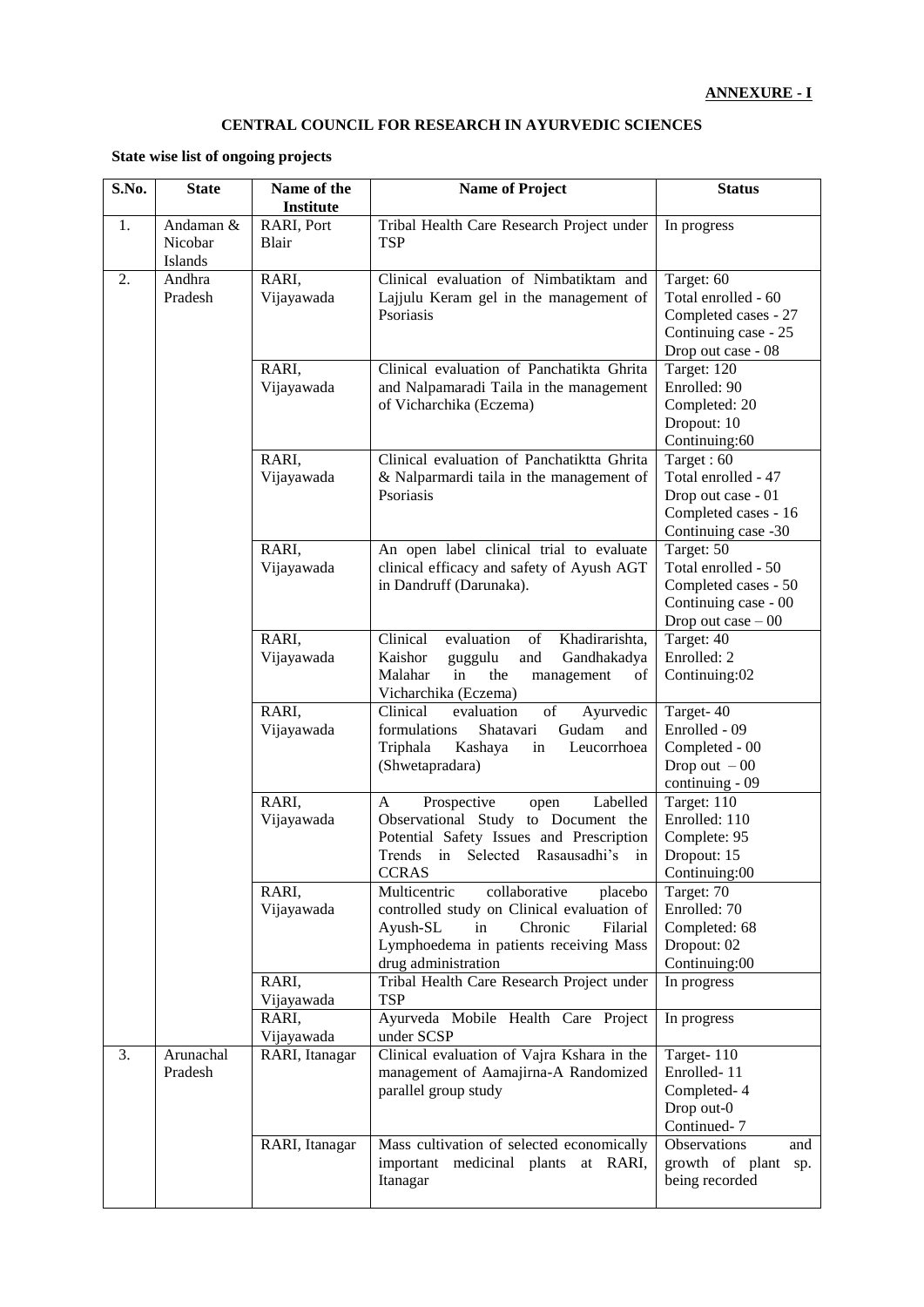|    |       | RARI, Itanagar<br>RARI, Itanagar               | Anthology of survey research outcome<br>from medico ethno botanical survey<br>(MEBS), RARI, Itanagar.<br>Ayurveda Health Centre (NE)                                                                                             | Survey<br>tours<br>are<br>conducted periodically<br>monograph<br>and<br>preparation<br>under<br>progress<br>Health care services                                                                                                                                                                                                                               |
|----|-------|------------------------------------------------|----------------------------------------------------------------------------------------------------------------------------------------------------------------------------------------------------------------------------------|----------------------------------------------------------------------------------------------------------------------------------------------------------------------------------------------------------------------------------------------------------------------------------------------------------------------------------------------------------------|
|    |       |                                                | 1. Providing health care services<br>2. Research Projects<br>i. Demographic and Non<br>communicable Disease profiling.<br>ii. Effectiveness of Ayurveda based<br>Diet & Lifestyle advocacies and<br>Ayurvedic treatment regimen. | have been provided to<br>11741 beneficiaries<br>i. Demographic and<br>Non<br>communicable<br>Disease profiling -<br>1539<br>Effectiveness of<br>ii.<br>Ayurveda based<br>Diet & Lifestyle<br>advocacies and<br>Ayurvedic<br>treatment regimen.<br>• Patients<br>enrolled-350<br>• Completed<br>Patients-0<br>$\bullet$ Drop Out- 0<br>$\bullet$ Continuing-350 |
| 4. | Assam | CARI,<br>Guwahati                              | A Clinical evaluation of Jirakadyarishta in<br>the management of Grahani                                                                                                                                                         | Target: 50<br>Enrolled: 43<br>Completed: 25<br>Dropout: 06<br>Continuing:13                                                                                                                                                                                                                                                                                    |
|    |       | CARI,<br>Guwahati                              | A clinical study on efficacy and safety of<br>an Ayurvedic formulation Mustakarishta in<br>the management of Grahani                                                                                                             | Target: 50<br>Enrolled: 36<br>Completed: 17<br>Dropout: 02<br>Continuing:17                                                                                                                                                                                                                                                                                    |
|    |       | CARI,<br>Guwahati                              | Evaluation of Efficacy and Safety of<br>AYUSH- M3 in the management of Pre-<br>Hypertension<br>- A Double<br>blind<br>Randomized control clinical study                                                                          | Target-140<br>Enrolled-58<br>Completed-29<br>Drop out-3<br>Continued-26                                                                                                                                                                                                                                                                                        |
|    |       | CARI,<br>Guwahati                              | Evaluation of efficacy and safety of<br>AYUSH-HR in the management of Pre-<br>Hypertension - a double blind randomized<br>control clinical study                                                                                 | Target-140<br>Enrolled-2<br>Completed-0<br>Drop out-0<br>Continued-2                                                                                                                                                                                                                                                                                           |
|    |       | CARI,<br>Guwahati                              | Prospective<br>Labelled<br>A<br>open<br>Observational Study to Document the<br>Potential Safety Issues and Prescription<br>Selected Rasausadhi's<br>Trends in<br>in<br><b>CCRAS</b>                                              | Target: 110<br>Enrolled: 110<br>Complete: 105<br>Dropout: 05<br>Continuing:00                                                                                                                                                                                                                                                                                  |
|    |       | CARI,<br>Guwahati                              | Anthology of Survey Research Outcomes<br>from Medico-Ethno Botanical<br>Survey<br>(MEBS), Central Ayurveda Research<br>Institute CARI, Guwahati (Assam)                                                                          | Survey<br>tours<br>are<br>conducted periodically<br>and<br>monograph<br>preparation<br>under<br>progress                                                                                                                                                                                                                                                       |
|    |       | CARI,<br>Guwahati &<br><b>CVSc</b><br>Guwahati | Toxicity Studies and Evaluation of Anti-<br>inflammatory and Anti-arthritic activity of<br>Shunthi Guggulu (Triphala Shodhita) in<br>Rats                                                                                        | Ongoing                                                                                                                                                                                                                                                                                                                                                        |
|    |       | IIT - Guwahati                                 | Mechanistic investigation on the efficacy<br>and mode of action of Ashwagandha and<br>Guggulu,<br>Yograj<br>using<br>hybrid<br>$\mathbf{a}$                                                                                      | Ongoing                                                                                                                                                                                                                                                                                                                                                        |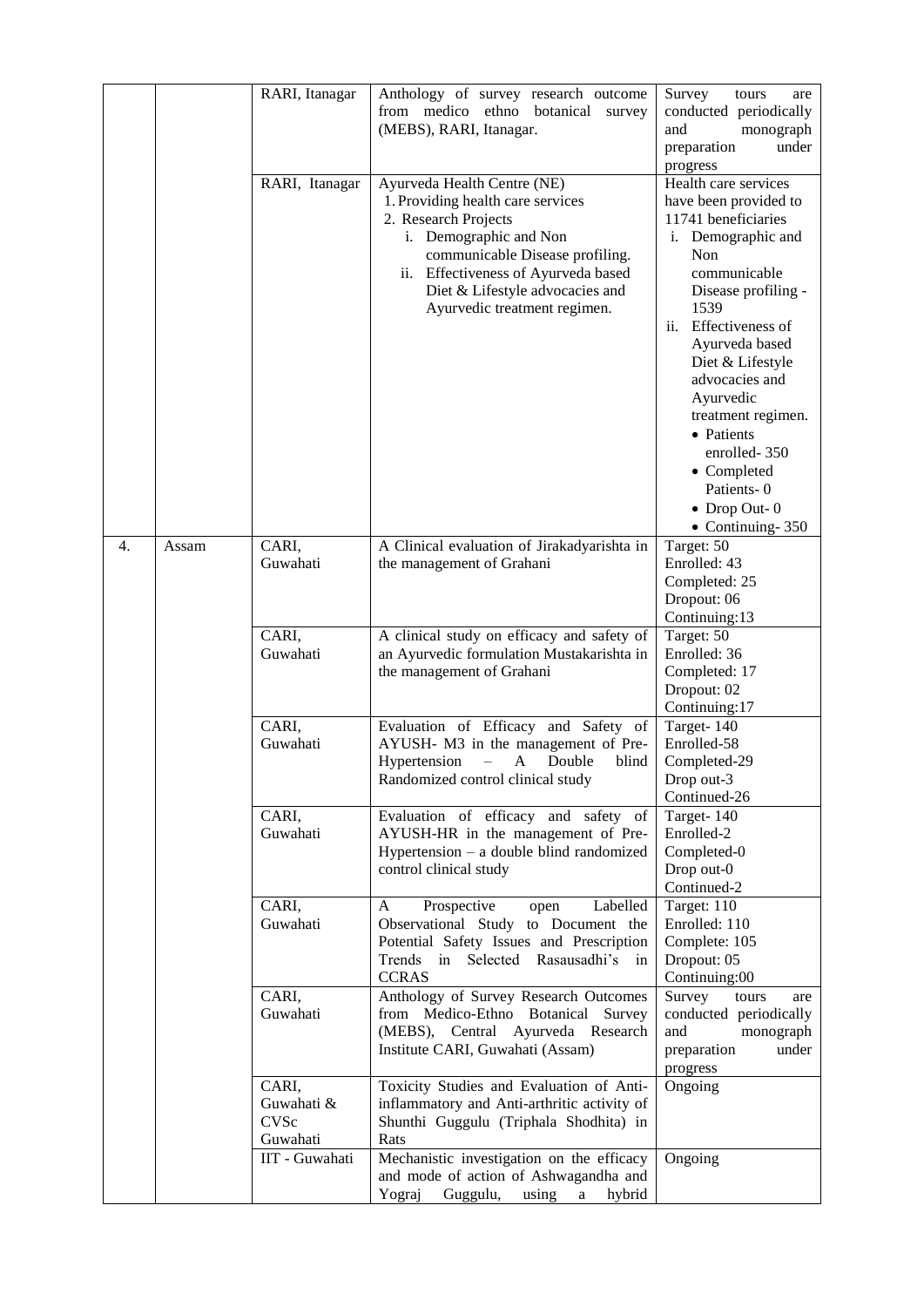|    |       |                            | proteomics-chemoinformatics-network<br>medicine approach for the treatment of<br>Osteoarthritis                                                                                                                                                                                                                                                                                                                                                                                                                                                                               |                                                                                                                                                                                                                                                                                                                                                       |
|----|-------|----------------------------|-------------------------------------------------------------------------------------------------------------------------------------------------------------------------------------------------------------------------------------------------------------------------------------------------------------------------------------------------------------------------------------------------------------------------------------------------------------------------------------------------------------------------------------------------------------------------------|-------------------------------------------------------------------------------------------------------------------------------------------------------------------------------------------------------------------------------------------------------------------------------------------------------------------------------------------------------|
|    |       | CARI,<br>Guwahati          | Tribal Health Care Research Project under<br>TSP                                                                                                                                                                                                                                                                                                                                                                                                                                                                                                                              | In progress                                                                                                                                                                                                                                                                                                                                           |
|    |       | CARI,<br>Guwahati          | Ayurveda Mobile Health Care Project<br>under SCSP                                                                                                                                                                                                                                                                                                                                                                                                                                                                                                                             | In progress                                                                                                                                                                                                                                                                                                                                           |
|    |       | CARI,<br>Guwahati          | Child<br>Reproductive and<br>Health<br>Care<br>Project under SCSP                                                                                                                                                                                                                                                                                                                                                                                                                                                                                                             | In progress                                                                                                                                                                                                                                                                                                                                           |
|    |       | CARI,<br>Guwahati          | Ayurveda Health Centre (NE)<br>Providing health care services<br>1.<br>2.<br><b>Research Projects</b><br>i. "Demographic and Non<br>communicable Disease profiling<br>among patients seeking Ayurveda<br>treatment from Ayurveda health centre<br>in selected North east regions in India<br>- A descriptive, Cross sectional<br>study".<br>ii. "Effectiveness of Ayurveda based Diet  ii.<br>& Lifestyle advocacies and Ayurvedic<br>treatment regimen in patients seeking<br>Ayurveda treatment from Ayurveda<br>health centre in selected North east<br>regions of India". | Health care services<br>have been provided to<br>20411 beneficiaries<br>i. Demographic and<br>Non communicable<br>Disease profiling<br>$-2149$<br>Effectiveness of<br>Ayurveda based<br>Diet & Lifestyle<br>advocacies and<br>Ayurvedic<br>treatment regimen.<br>• Patients enrolled<br>$-494$<br>• Completed<br>Patients-02<br>$\bullet$ Drop Out-02 |
| 5. | Bihar | RARI, Patna                | evaluation<br>of<br>Lohasava<br>Clinical<br>and<br>Amalaki Churna in the management of<br>Iron Deficiency Anaemia                                                                                                                                                                                                                                                                                                                                                                                                                                                             | $\bullet$ Continuing - 490<br>Target-60<br>Enrolled-36<br>Completed-12<br>Drop out-2<br>Continued-22                                                                                                                                                                                                                                                  |
|    |       | <b>RARI</b> Patna          | Prospective<br>Labelled<br>A<br>open<br>Observational Study to Document the<br>Potential Safety Issues and Prescription<br>Selected<br>Rasausadhi's<br>Trends<br>in<br>in<br><b>CCRAS</b>                                                                                                                                                                                                                                                                                                                                                                                     | Target: 110<br>Enrolled: 110<br>Complete: 102<br>Dropout: 08<br>Continuing:00                                                                                                                                                                                                                                                                         |
|    |       | RARI, Patna<br>RARI, Patna | Tribal Health Care Research Project<br>Ayurveda Mobile Health Care Project                                                                                                                                                                                                                                                                                                                                                                                                                                                                                                    | In progress<br>In progress                                                                                                                                                                                                                                                                                                                            |
|    |       | RARI, Patna                | under SCSP<br>Reproductive and Child Health Care                                                                                                                                                                                                                                                                                                                                                                                                                                                                                                                              | In progress                                                                                                                                                                                                                                                                                                                                           |
|    |       |                            | Project under SCSP                                                                                                                                                                                                                                                                                                                                                                                                                                                                                                                                                            |                                                                                                                                                                                                                                                                                                                                                       |
| 6. | Delhi | CARI, New<br>Delhi         | Tablet in<br>Evaluation of AYUSH-SR<br>occupational stress among Nurses - a<br>randomized<br>double<br>blind<br>placebo<br>controlled clinical study                                                                                                                                                                                                                                                                                                                                                                                                                          | Target-120<br>Enrolled-46<br>Completed-27<br>Drop out-2<br>Continued-17                                                                                                                                                                                                                                                                               |
|    |       | CARI, New<br>Delhi         | evaluation<br>of Lavanbhaskara<br>Clinical<br>Churna in the management of Amajirna - a<br>randomized parallel group study.                                                                                                                                                                                                                                                                                                                                                                                                                                                    | Target-110<br>Enrolled-76<br>Completed-47<br>Drop out-8<br>Continued-20                                                                                                                                                                                                                                                                               |
|    |       | CARI, New<br>Delhi         | Clinical Evaluation of Triphala Ghrita as<br>topical (Tarpana) and internal medication                                                                                                                                                                                                                                                                                                                                                                                                                                                                                        | In progress                                                                                                                                                                                                                                                                                                                                           |
|    |       |                            | in the management of Dry Age Related<br>Macular Degeneration Symptoms.                                                                                                                                                                                                                                                                                                                                                                                                                                                                                                        |                                                                                                                                                                                                                                                                                                                                                       |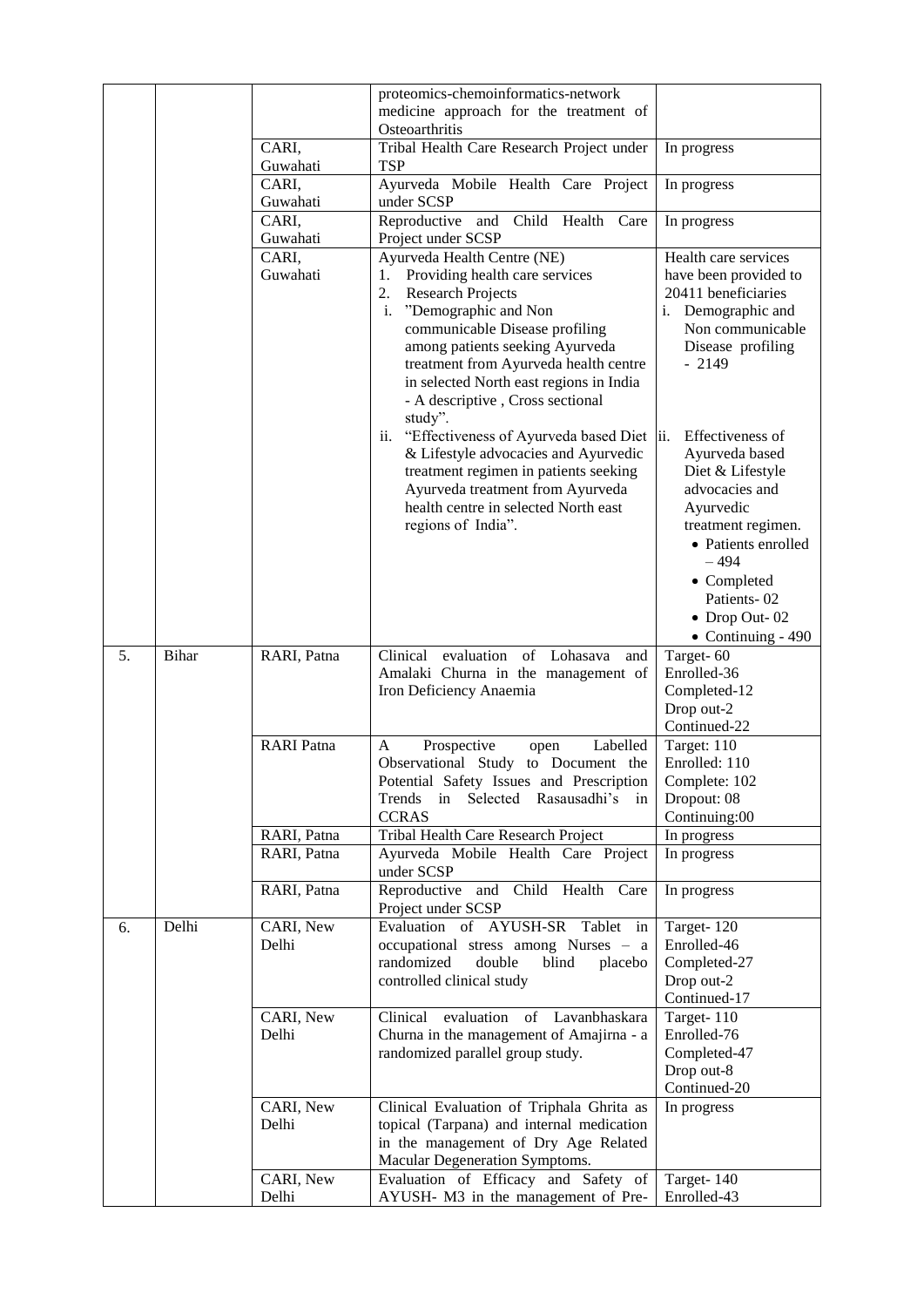|  |                                                                                                 | $- A$<br>Double<br>blind<br>Hypertension<br>Randomized control clinical study                                                                                                                                                                  | Completed-18<br>Drop out-1                                                                                                          |
|--|-------------------------------------------------------------------------------------------------|------------------------------------------------------------------------------------------------------------------------------------------------------------------------------------------------------------------------------------------------|-------------------------------------------------------------------------------------------------------------------------------------|
|  | CARI, New<br>Delhi                                                                              | Randomized double blind trial for Clinical<br>of<br>evaluation<br>Ksharsutra<br>prepared<br>manually and by automated machine in<br>Fistula in Ano                                                                                             | Continued-24<br>Target-100<br>Enrolled-34<br>Completed-19<br>Drop out-1<br>Continued-14                                             |
|  | CARI, New<br>Delhi                                                                              | Evaluation of efficacy and safety of<br>AYUSH-HR in the management of Pre-<br>Hypertension – a double blind randomized<br>control clinical study.                                                                                              | Target- $140$<br>Enrolled-2<br>Completed-0<br>Drop out-0<br>Continued-2                                                             |
|  | CARI, New<br>Delhi                                                                              | Clinical<br>efficacy<br>and<br>safety<br>of<br>Arogyavardhini vati and Pippalyasava in<br>the management of Non-Alcoholic Fatty<br>Liver Disease (NAFLD) - An open label<br>prospective clinical trial                                         | Target-90<br>Enrolled-16<br>Completed-0<br>Drop out-0<br>Continued-16                                                               |
|  | CARI, Delhi                                                                                     | Prospective<br>$\mathbf{A}$<br>Labelled<br>open<br>Observational Study to Document the<br>Potential Safety Issues and Prescription<br>Trends in Selected Rasausadhi's in<br>CCRAS-OPD's Across India                                           | Target: 110<br>Enrolled: 110<br>Complete: 96<br>Dropout: 05<br>Continuing: 09                                                       |
|  | AIIMS, New<br>Delhi                                                                             | Randomized<br>double<br>blind<br>placebo<br>controlled clinical study Ayurvedic coded<br>drug AYUSH-A in the management of<br>Bronchial Asthma (Tamaka Shwasa)                                                                                 | Target-100<br>Enrolled-42<br>Completed-18<br>Drop out-10<br>Continued-14                                                            |
|  | CARI, New<br>Delhi                                                                              | Study the physiological basis and gut<br>bacterial modulation induced by Virechana<br>Purgation therapy in the healthy adults: A<br>prospective longitudinal study.                                                                            | Target-37<br>Enrolled-4<br>Completed-0<br>Drop out-0<br>Continued-4                                                                 |
|  | AIIA, New<br>Delhi                                                                              | Study the physiological basis and gut<br>bacterial modulation induced by Virechana<br>Purgation therapy in the healthy adults: A<br>prospective longitudinal study.                                                                            | Target-38<br>Enrolled-3<br>Completed-0<br>Drop out-0<br>Continued-3                                                                 |
|  | VMCC &<br>Safdarjang<br>Hospital, New<br>Delhi                                                  | Clinical evaluation of the efficacy of<br>Ayush SS Granuales in exclusively breast<br>feeding mothers with insufficient Lactation<br>(Stanyalpata) - A randomized double blind<br>placebo control trial                                        | Target-210<br>Enrolled - 152<br>Completed - 78<br>Drop out-44<br>continuing - 30                                                    |
|  | <b>AIIMS</b> New<br>Delhi through<br>CARI, New<br>Delhi                                         | Randomized control study to evaluate the<br>efficacy of Ayush CCT and Rajyoga<br>Meditation versus conventional treatment<br>on clinical recovery and post operative<br>following<br>outcomes<br>elective<br>adult<br>cardiothoracic surgeries | Target-100<br>Enrolled-100<br>Completed-71<br>Drop out-14<br>Continued-15                                                           |
|  | <b>AIIMS</b> New<br>Delhi through<br>CARI, New<br>Delhi                                         | Prospective Double Blind randomized<br>controlled clinical study on Ayurvedic<br>intervention (Sarpgandha Mishran) vs<br>Amlodipine in the management of stage -I<br>Primary Hypertension                                                      | Enrolled-10<br>Completed-0<br>Drop out/Withdrawn-<br>01<br>Continued-9                                                              |
|  | AIIA, ND<br>through CARI,<br>New Delhi<br>CARI, New<br>Delhi & IIT<br>New Delhi<br><b>CCRAS</b> | Validation and Reliability Testing of<br>Ayurvedic Diagnostic Tools<br>Development of Automated Basti Yantra-<br>A comprehensive tool for therapeutic<br>induction of Enema<br>Refinement of Sanskrit text in Council                          | Validation<br>and<br>Reliability Testing of<br>Pandu roga is ongoing<br>Tool development is in<br>progress<br>Proofreading of three |
|  | Headquarter                                                                                     | publications                                                                                                                                                                                                                                   | books<br>has<br>been                                                                                                                |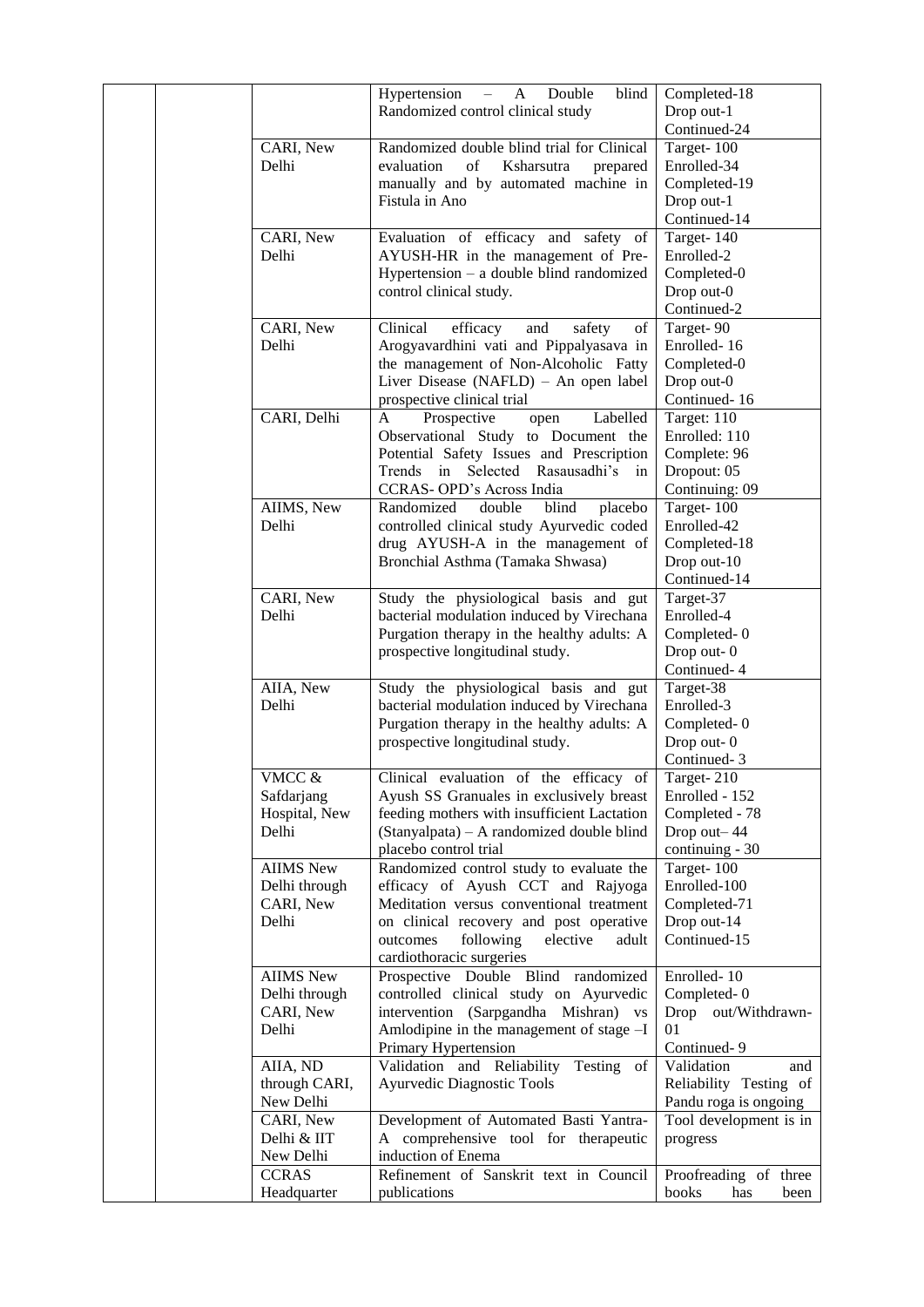|    |         | Office                |                                                                                             | completed and that of                            |
|----|---------|-----------------------|---------------------------------------------------------------------------------------------|--------------------------------------------------|
|    |         |                       |                                                                                             | two are ongoing.                                 |
|    |         | <b>CCRAS</b>          | Upgradation<br>and<br>Maintenance<br>of                                                     | Portal<br>being<br>is                            |
|    |         | Headquarter           | Ayurvedagranthasamuccaya<br>Portal<br>$\overline{\phantom{0}}$                              | maintained                                       |
|    |         | Office                | <b>APTA Digital Library</b>                                                                 | successfully<br>and                              |
|    |         |                       |                                                                                             | uploading<br>of<br>new                           |
|    |         |                       |                                                                                             | books is ongoing.                                |
|    |         | <b>CCRAS</b>          | Preparation of comprehensive inventory of                                                   | Collection of drugs of<br>plant,                 |
|    |         | Headquarter<br>Office | drugs of plant, animal and mineral origin<br>mentioned in classical Ayurveda texts          | animal<br>and<br>mineral<br>origin               |
|    |         |                       | (Brihattrayi and Laghutrayi)                                                                | mentioned in one book                            |
|    |         |                       |                                                                                             | have been completed                              |
|    |         |                       |                                                                                             | that from four<br>and                            |
|    |         |                       |                                                                                             | books are ongoing.                               |
|    |         | <b>CCRAS</b>          | English and Hindi Translation of Netra                                                      | Hindi translation has                            |
|    |         | Headquarter           | Prakashika                                                                                  | been completed and                               |
|    |         | Office                |                                                                                             | English translation is                           |
|    |         |                       |                                                                                             | ongoing.                                         |
|    |         | <b>CCRAS</b>          | Software up gradation and maintenance of                                                    | Portal<br>is<br>being                            |
|    |         | Headquarter           | <b>CCRAS AYUR Prakriti Web Portal</b>                                                       | maintained and<br>new                            |
|    |         | Office                |                                                                                             | features<br>being<br>are<br>added to the portal. |
|    |         | CCRAS Hqrs,           | Systematic review and Meta-analysis of                                                      | On-going                                         |
|    |         |                       | Ayurvedic interventions for Rheumatoid                                                      |                                                  |
|    |         |                       | Arthritis.                                                                                  |                                                  |
|    |         | CCRAS Hqrs,           | Systematic review and Meta-analysis of                                                      | On-going                                         |
|    |         |                       | Ayurvedic<br>interventions<br>for                                                           |                                                  |
|    |         |                       | Dysmenorrhea.                                                                               |                                                  |
|    |         | CCRAS, New            | Anthology of pharmacognostical research                                                     | First<br>volume<br>of                            |
|    |         | Delhi                 | outcomes of CCRAS on selected medicinal                                                     | monographs compiled<br>and<br>under              |
|    |         |                       | plants used in the Ayurveda at CCRAS<br>hqrs.                                               | are<br>publication titled<br>as                  |
|    |         |                       |                                                                                             | "Quality standard of                             |
|    |         |                       |                                                                                             | selected<br>medicinal                            |
|    |         |                       |                                                                                             | plants, Vol.I"                                   |
|    |         | RARI, Gwalior         | Evaluation of hepatoprotective efficacy                                                     | Ongoing                                          |
|    |         | and ILBS, New         | and underlying molecular mechanism of                                                       |                                                  |
|    |         | Delhi                 | Ayurvedic formulations, AYUSH-PKT &                                                         |                                                  |
|    |         |                       | AYUSH-GMH in experimental animal                                                            |                                                  |
|    |         |                       | models of alcoholic and non-alcoholic                                                       |                                                  |
|    |         | RARI, Gwalior         | fatty liver diseases: A pre-clinical study<br>Pre-clinical<br>evaluation<br>of<br>Ayurvedic | Ongoing                                          |
|    |         | INMAS,<br>and         | formulations against ionizing radiation-                                                    |                                                  |
|    |         | New Delhi             | induced acute dermal injury in rats-                                                        |                                                  |
|    |         |                       | implications in clinical study                                                              |                                                  |
|    |         | <b>CCRAS Hqrs,</b>    | Ayurveda<br>for<br>Interventions                                                            | On-going                                         |
|    |         |                       | Hypothyroidism                                                                              |                                                  |
|    |         | CARI, New             | Ayurveda Mobile Health Care Project                                                         | In progress                                      |
|    |         | Delhi                 | under SCSP                                                                                  |                                                  |
| 7. | Gujarat | RARI,<br>Ahmedabad    | Clinical evaluation of Nimbatiktam and                                                      | Study is in progress                             |
|    |         |                       | Lajjulu Keram gel in the management of<br>Psoriasis                                         | Target: 60<br>Total enrolled - 50                |
|    |         |                       |                                                                                             | Completed cases - 15                             |
|    |         |                       |                                                                                             | Continuing case - 35                             |
|    |         |                       |                                                                                             | Drop out case - 00                               |
|    |         | RARI,                 | Clinical evaluation of Panchatiktta Ghrita                                                  | Study is in progress                             |
|    |         | Ahmedabad             | & Nalparmardi taila in the management of                                                    | Target: 60                                       |
|    |         |                       | Psoriasis                                                                                   | Total enrolled - 39                              |
|    |         |                       |                                                                                             | Drop out case - 00                               |
|    |         |                       |                                                                                             | Completed cases - 25                             |
|    |         | RARI,                 |                                                                                             | Continuing case -14                              |
|    |         |                       | An open label clinical trial to evaluate                                                    | Target: 50                                       |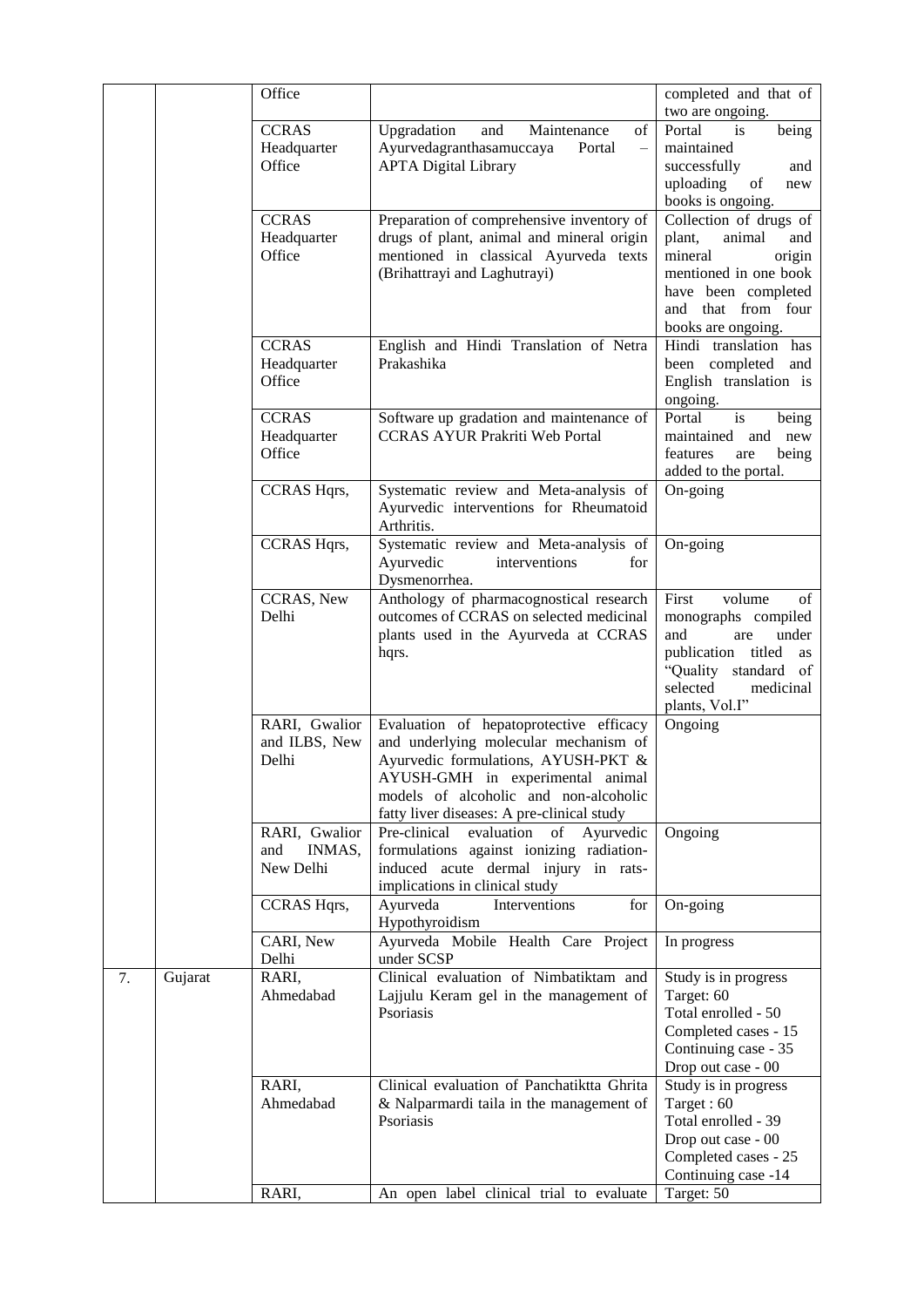|    |          | Ahmedabad         | clinical efficacy and safety of Ayush AGT                | Total enrolled - 44     |
|----|----------|-------------------|----------------------------------------------------------|-------------------------|
|    |          |                   | in Dandruff (Darunaka).                                  | Completed cases - 41    |
|    |          |                   |                                                          | Continuing case - 02    |
|    |          |                   |                                                          | Drop out case $-01$     |
|    |          | RARI,             | Clinical<br>evaluation<br>Khadirarishta,<br>of           | Target: 40              |
|    |          | Ahmedabad         | Kaishor<br>and<br>Gandhakadya<br>guggulu                 | Enrolled: 5             |
|    |          |                   | Malahar<br>in<br>the<br>management<br>of                 | Continuing:05           |
|    |          |                   | Vicharchika (Eczema)                                     |                         |
|    |          | <b>RARI</b>       | A<br>Prospective<br>Labelled<br>open                     | Target: 110             |
|    |          | Ahmedabad         | Observational Study to Document the                      | Enrolled: 110           |
|    |          |                   | Potential Safety Issues and Prescription                 | Complete: 89            |
|    |          |                   | Trends in Selected Rasausadhi's in                       | Dropout: 02             |
|    |          |                   | <b>CCRAS</b>                                             | Continuing:19           |
|    |          | IPGT& RA,         | Validation and Reliability Testing of                    | Validation<br>and       |
|    |          | Gujrat through    | Ayurvedic Dioagnostic Tools                              | Reliability Testing of  |
|    |          | RARI,             |                                                          | Pandu roga is ongoing   |
|    |          | Ahmedabad         |                                                          |                         |
|    |          | RARI,             | Tribal Health Care Research Project under                | In progress             |
|    |          | Ahmedabad         | <b>TSP</b>                                               |                         |
|    |          | RARI,             | Ayurveda Mobile Health Care Project                      | In progress             |
|    |          | Ahmedabad         | under SCSP                                               |                         |
|    |          | RARI,             | Reproductive and Child Health Care                       | In progress             |
|    |          | Ahmedabad         | Project under SCSP                                       |                         |
| 8. | Himachal | <b>RARI</b> Mandi | Labelled<br>Prospective<br>open<br>A                     | Target: 110             |
|    | Pradesh  |                   | Observational Study to Document the                      | Enrolled: 112           |
|    |          |                   | Potential Safety Issues and Prescription                 | Complete: 95            |
|    |          |                   | Trends in Selected Rasausadhi's in                       | Dropout: 17             |
|    |          |                   | <b>CCRAS</b>                                             | Continuing:00           |
|    |          | RARI, Mandi       | Anthology of Survey Research Outcomes                    | Survey<br>tours<br>are  |
|    |          |                   | from the Medico-Ethno Botanical Survey                   | conducted periodically  |
|    |          |                   | (MEBS),<br>RARI,<br>Mandi<br>(Himachal                   | and<br>monograph        |
|    |          |                   | Pradesh)                                                 | preparation<br>under    |
|    |          |                   |                                                          | progress                |
|    |          | RARI, Mandi       | Ayurveda Mobile Health Care Project                      | In progress             |
|    |          |                   | under SCSP                                               |                         |
|    |          | RARI, Mandi       | Reproductive and Child Health Care<br>Project under SCSP | In progress             |
| 9. | Jammu &  | RARI, Jammu       | Clinical Evaluation of Varunadi Kwanth                   | Target: 75              |
|    | Kashmir  |                   | Churna and Apamarga Kshara in the                        | Enrolled: 45            |
|    |          |                   | Management<br>Mutrashmari<br>οf                          | Completed: 28           |
|    |          |                   | (Urolithiasis)                                           | Dropout: 10             |
|    |          |                   |                                                          | Continuing: 07          |
|    |          | RARI, Jammu       | Clinical evaluation of Gokshuradi Guggulu                | Target: 55              |
|    |          |                   | and Nimbadi Churna in Vatarakta (Gout)                   | Enrolled: 10            |
|    |          |                   |                                                          | Completed: 00           |
|    |          |                   |                                                          | Dropout: 01             |
|    |          |                   |                                                          | Continuing:09           |
|    |          | RARI Jammu        | Prospective<br>Labelled<br>A<br>open                     | Target: 110             |
|    |          |                   | Observational Study to Document the                      | Enrolled: 110           |
|    |          |                   | Potential Safety Issues and Prescription                 | Complete: 93            |
|    |          |                   | Selected<br>Rasausadhi's<br>Trends<br>in<br>in           | Dropout: 17             |
|    |          |                   | <b>CCRAS</b>                                             | Continuing:00           |
|    |          | RARI, Jammu       | Pharmacognostical and chemical profiling                 | Macro-microscopical     |
|    |          |                   | of selected Indian medicinal flowers' at                 | and powder study as     |
|    |          |                   | RARI, Jammu                                              | well<br>as              |
|    |          |                   |                                                          | physicochemical         |
|    |          |                   |                                                          | analysis being done.    |
|    |          |                   |                                                          | Preliminary studies on  |
|    |          |                   |                                                          | TLC under progress      |
|    |          | RARI, Jammu       | authentication<br>Qualitative<br>of<br>selected          | Compilation<br>οf       |
|    |          |                   | market samples of crude drugs available in               | pharmacognostical data  |
|    |          |                   | various markets of India at RARI, Jammu                  | of authentic and market |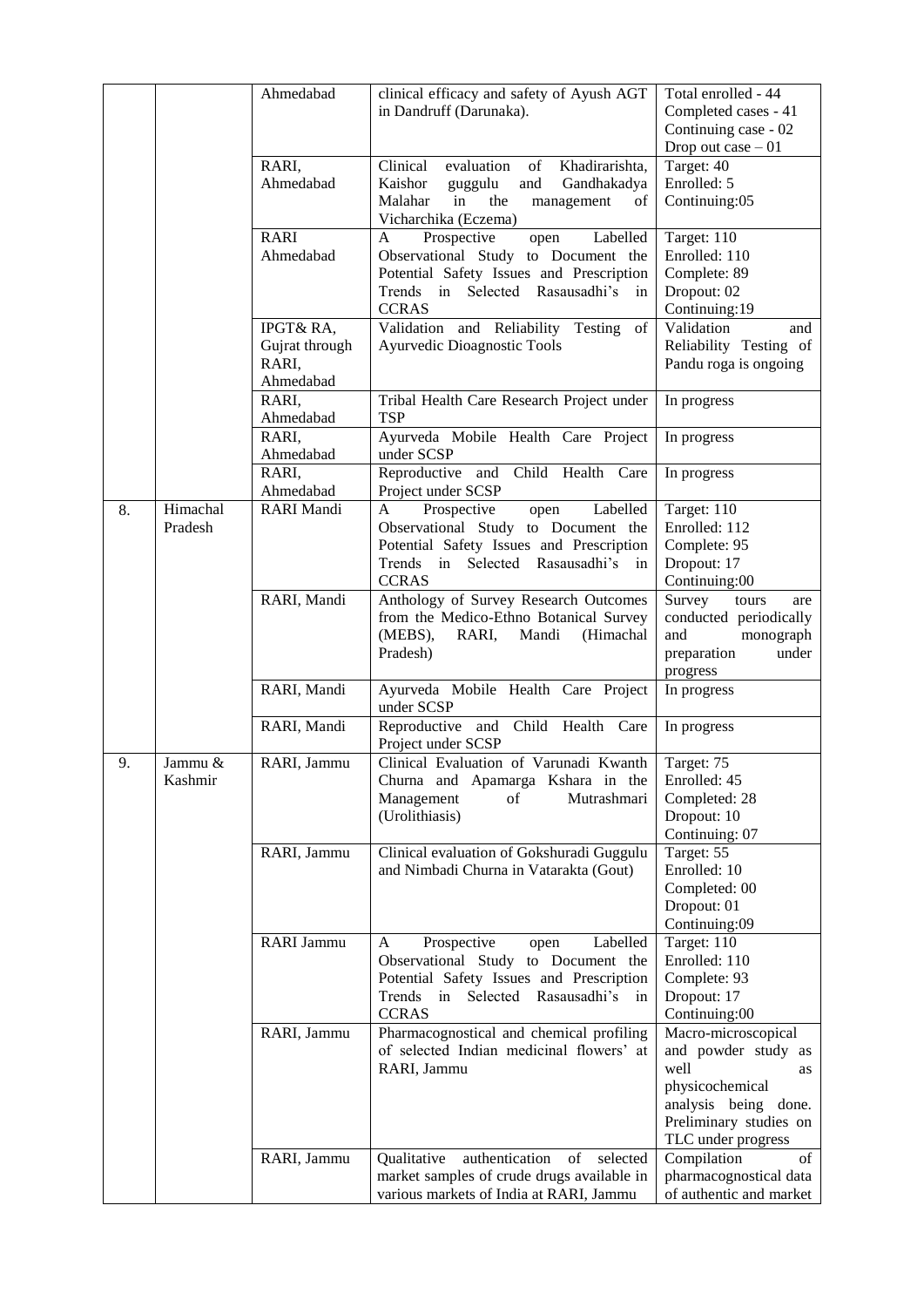|     |           |                              |                                                                             | samples under progress        |
|-----|-----------|------------------------------|-----------------------------------------------------------------------------|-------------------------------|
|     |           | RARI, Jammu                  | Tribal Health Care Research Project under<br><b>TSP</b>                     | In progress                   |
|     |           | RARI, Jammu                  | Ayurveda Mobile Health Care Project<br>under SCSP                           | In progress                   |
| 10. | Karnataka | CARI,                        | Randomized Placebo controlled double                                        | Target: 150                   |
|     |           | Bangalore                    | blind clinical trial on the efficacy of                                     | Enrolled: 90                  |
|     |           |                              | AYUSH Manas in the management of                                            | Completed: 62                 |
|     |           |                              | Smriti Daurbalya                                                            | Dropout: 13                   |
|     |           |                              |                                                                             | Continuing:15                 |
|     |           | CARI,                        | Evaluation of AYUSH-SR<br>Tablet in                                         | Target-100                    |
|     |           | Bangalore                    | occupational stress among IT professionals                                  | Enrolled -25                  |
|     |           |                              | - a randomized double blind placebo                                         | Completed -23                 |
|     |           |                              | controlled clinical study                                                   | Drop out-00                   |
|     |           |                              |                                                                             | continuing -02                |
|     |           | CARI,                        | An open label clinical trial to evaluate                                    | Target: 50                    |
|     |           | Bengaluru                    | clinical efficacy and safety of Ayush AGT                                   | Total enrolled - 50           |
|     |           |                              | in Dandruff (Darunaka).                                                     | Completed cases - 19          |
|     |           |                              |                                                                             | Continuing case - 26          |
|     |           |                              |                                                                             | Drop out case $-05$           |
|     |           | CARI,                        | Effectiveness of the role of Astangalavana                                  | Target: 200                   |
|     |           | Bengaluru                    | and Srikhandasava as add on treatment on                                    | Enrolled: 51                  |
|     |           |                              | Madatyaya (Alcohol Dependence) - An                                         | Completed: 28                 |
|     |           |                              | Open Label Clinical Trial                                                   | Dropout: 02                   |
|     |           |                              |                                                                             | Continuing:21                 |
|     |           | CARI,                        | Clinical evaluation of Vidanga churna and                                   | Target: 50<br>Enrolled: 21    |
|     |           | Bengaluru                    | Vyoshadi Guggulu in the management of<br>Medoroga (Obesity)                 | Continuing:21                 |
|     |           | RARI                         | Prospective<br>Labelled<br>A<br>open                                        | Target: 110                   |
|     |           | Bengaluru                    | Observational Study to Document the                                         | Enrolled: 110                 |
|     |           |                              | Potential Safety Issues and Prescription                                    | Complete: 98                  |
|     |           |                              | Trends in<br>Selected Rasausadhi's<br>in                                    | Dropout: 12                   |
|     |           |                              | <b>CCRAS</b>                                                                | Continuing:00                 |
|     |           | Kaher's JN                   | Evaluation of Hepatoprotective activity of                                  | Target-150                    |
|     |           | Medical                      | PTK as an add on therapy in the patients of                                 | Enrolled-7                    |
|     |           | College,                     | Tuberculosis on ATT - A double blind                                        | Completed-0                   |
|     |           | Belagavi                     | randomized control clinical study                                           | Drop out-1                    |
|     |           |                              |                                                                             | Continued-6                   |
|     |           | NIMHANS,                     | Evaluating the efficacy of Ayurvedic                                        | Enrolled-3                    |
|     |           | Bengaluru                    | intervention as add on to conventional                                      | Completed-0                   |
|     |           | through CARI,                | treatment and explore the interaction of                                    | Drop out-0                    |
|     |           | Bengaluru                    | epigenetics, neuro/gut biomarkers and                                       | Continued-3                   |
|     |           |                              | neuroimaging<br>in<br>pediatric<br>ADHD                                     |                               |
|     |           |                              | (Attention Deficit Hyperacidity Disorder)                                   | Validation                    |
|     |           | SDM, Hassan<br>through CARI, | Validation and Reliability Testing of<br><b>Ayurvedic Dioagnostic Tools</b> | and<br>Reliability Testing of |
|     |           | Bengaluru                    |                                                                             | Pandu roga is ongoing         |
|     |           | CARI,                        | Compendium of Ayurveda dietetics with                                       | The revision of the           |
|     |           | Bengaluru                    | reference to Oil Seeds at CARI, Bengaluru                                   | monographs is under           |
|     |           |                              |                                                                             | progress                      |
|     |           | CARI,                        | Development of Micro forest of medicinal                                    | Measurements<br>of            |
|     |           | Bengaluru                    | plants by using Miyawaki method of                                          | and<br>growth<br>growth       |
|     |           |                              | plantation                                                                  | patterns of all planted       |
|     |           |                              |                                                                             | species of medicinal          |
|     |           |                              |                                                                             | plants along with their       |
|     |           |                              |                                                                             | live photographs<br>are       |
|     |           |                              |                                                                             | being<br>continued<br>at      |
|     |           |                              |                                                                             | different<br>stages<br>of     |
|     |           |                              |                                                                             | growth.                       |
|     |           | CARI,                        | Anthology of Survey Research outcomes                                       | Survey<br>tours<br>are        |
|     |           | Bengaluru                    | Medico<br>Ethno<br>Botanical<br>οf<br>Survey                                | conducted periodically        |
|     |           |                              | (MEBS), CARI, Bengaluru.                                                    | and<br>monograph              |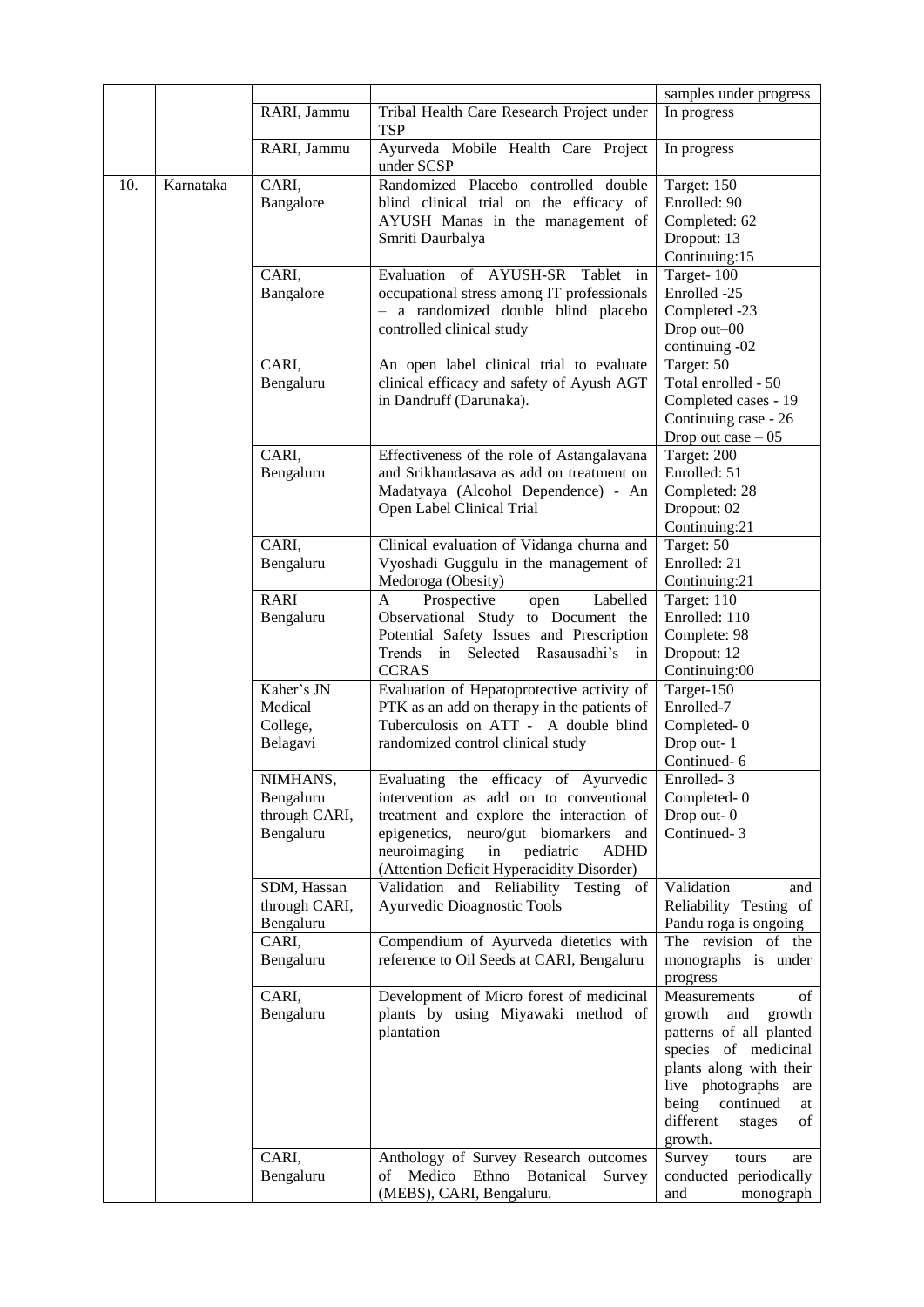|     |        |                               |                                                                                                                                                            | preparation<br>under<br>progress                                                                                                                                                                                                                                                                                                |
|-----|--------|-------------------------------|------------------------------------------------------------------------------------------------------------------------------------------------------------|---------------------------------------------------------------------------------------------------------------------------------------------------------------------------------------------------------------------------------------------------------------------------------------------------------------------------------|
|     |        | CARI,<br>Bengaluru            | Tribal Health Care Research Project under<br><b>TSP</b>                                                                                                    | In progress                                                                                                                                                                                                                                                                                                                     |
|     |        | CARI,<br>Bengaluru            | Ayurveda Mobile Health Care Project<br>under SCSP                                                                                                          | In progress                                                                                                                                                                                                                                                                                                                     |
| 11. | Kerala | NARIP,<br>Cheruthuruthy       | Clinical evaluation of Varunadi Kwath and<br>chandraprabha vati in the management of<br>Mutrasmari (Urolithiasis)                                          | Target: 80<br>Enrolled: 50<br>Completed: 21<br>Dropout: 16<br>Continuing:13                                                                                                                                                                                                                                                     |
|     |        | NARIP,<br>Cheruthuruthy       | Clinical evaluation of Vajra Kshara in the<br>management of Aamajirna-A Randomized<br>parallel group study                                                 | Target-110<br>Enrolled-20<br>Completed-12<br>Drop out-2<br>Continued-6                                                                                                                                                                                                                                                          |
|     |        | NARIP,<br>Cheruthuruthy       | Clinical<br>evaluation<br>of<br>Ayurvedic<br>Shatavari<br>formulations<br>Gudam<br>and<br>Triphala<br>Kashaya<br>Leucorrhoea<br>in<br>(Shwetapradara)      | Target-40<br>Enrolled - 10<br>Completed - 00<br>Drop out-00<br>continuing - 10                                                                                                                                                                                                                                                  |
|     |        | NARIP,<br>Cheruthuruthy       | Documentation of lesser known practices<br>relating to Panchakarma                                                                                         | Documentation<br>of<br>eight practitioners has<br>been completed.                                                                                                                                                                                                                                                               |
|     |        | NARIP,<br>Cheruthuruthy       | Shelf-Life<br>based<br>Marker<br>study<br>and<br>Development of Marker(s) Based<br>Quantification Methods for the Most<br>Valuable Ayurvedic Raw Drugs     | <b>HPLC</b><br>analysis<br>of<br>Reserpine, Caffeic acid<br>and Quercetin carried<br>out. Ayush M3 and SS<br>granules were analyzed<br>by<br>the<br>developed<br>HPTLC Method. For<br>further<br>Shelf-life<br>studies<br>purpose<br>AYUSH<br>M <sub>3</sub><br>and<br>AYUSH SS granules<br>Stored<br>in<br>Stability<br>Chambe |
|     |        | <b>NARIP</b><br>Cheruthuruthy | Medico Ethno Botanical Survey in the<br>forest areas of Palakkad district of Kerala<br>state and Preparation of Monographs,<br>NARIP, Cheruthuruthy        | Survey<br>tours<br>are<br>conducted periodically<br>and<br>monograph<br>under<br>preparation<br>progress                                                                                                                                                                                                                        |
|     |        | NARIP,<br>Cheruthuruthy       | Evaluation of Vatari Guggulu for anti-<br>arthritic activity through different arthritis<br>models in experimental animals                                 | Ongoing                                                                                                                                                                                                                                                                                                                         |
|     |        | NARIP,<br>Cheruthuruthy       | Evaluation of anti-diabetic activity of<br>Vasant Kusumakar Ras in Streptozotoccin<br>and high fat diet induced diabetes in<br>experimental animals        | Ongoing                                                                                                                                                                                                                                                                                                                         |
|     |        | NARIP,<br>Cheruthuruthy       | Nishatriphala Yoga<br>Effect<br>of<br>on<br>Streptozotocin and High fat diet induced<br>diabetic neuropathy in Sprague Dawley<br>rats                      | Ongoing                                                                                                                                                                                                                                                                                                                         |
|     |        | NARIP,<br>Cheruthuruthy       | biochemical markers<br>Study<br>for<br>on<br>neuroprotective role of Sarasvata Ghrita in<br>aluminium chloride induced rat model of<br>Alzheimer's disease | Ongoing                                                                                                                                                                                                                                                                                                                         |
|     |        | NARIP,<br>Cheruthuruthy       | Acute and 90 days repeated dose oral<br>toxicity study of AYUSH-SC-3<br>in<br>experimental animals                                                         | Ongoing                                                                                                                                                                                                                                                                                                                         |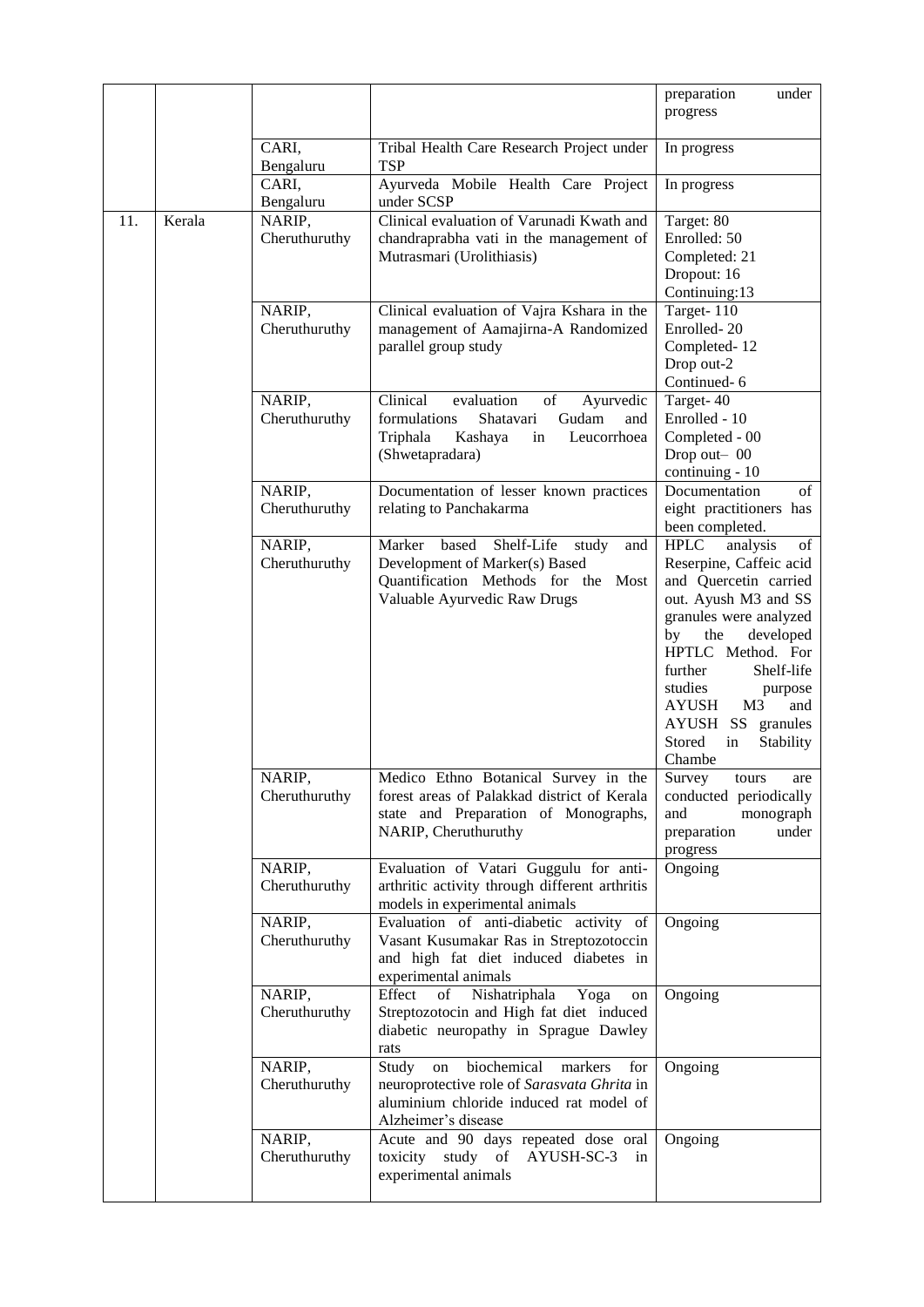|     |         | NARIP,<br>Cheruthuruthy | Acute and 90 days repeated dose oral<br>study of<br>AYUSH-64<br>toxicity<br>in | Ongoing                      |
|-----|---------|-------------------------|--------------------------------------------------------------------------------|------------------------------|
|     |         |                         | experimental animals                                                           |                              |
|     |         | NARIP,<br>Cheruthuruthy | Antiarthritic activity of AYUSH SG-5 in<br>experimental animals                | Ongoing                      |
|     |         | NARIP,                  | Evaluation<br>of<br>anti-                                                      | Ongoing                      |
|     |         | Cheruthuruthy           | depressant/anxiolytic/nootropic effect of                                      |                              |
|     |         |                         | Panchagavya Ghrita in experimentally                                           |                              |
|     |         |                         | induced stress in rat                                                          |                              |
|     |         | NARIP,                  | Ayurveda Mobile Health Care Project                                            | In progress                  |
|     |         | Cheruthuruthy           | under SCSP                                                                     |                              |
|     |         | RARI,                   | evaluation<br>Clinical<br>of<br>Ayurvedic                                      | Target-40                    |
|     |         | Trivandrum              | formulations Puga Khanda and AYUSH                                             | Enrolled - 33                |
|     |         |                         | Gel in the management of<br><b>PVK</b>                                         | Completed - 17               |
|     |         |                         | Swetapradara (Pathological leucorrhoea)                                        | Drop out $-03$               |
|     |         |                         |                                                                                | continuing - 13              |
|     |         | RARI,                   | Evaluation of Efficacy and Safety of                                           | Target-140                   |
|     |         | Trivandrum              | AYUSH- M3 in the management of Pre-                                            | Enrolled-41                  |
|     |         |                         | Hypertension<br>$\mathbf{A}$<br>Double<br>blind<br>$\overline{\phantom{0}}$    | Completed-22                 |
|     |         |                         | Randomized control clinical study                                              | Drop out-3                   |
|     |         |                         |                                                                                | Continued-16                 |
|     |         | RARI,                   | Clinical<br>of<br>evaluation<br>Ayurvedic                                      | Target-40                    |
|     |         | Thiruvananthap          | formulations<br>Shatavari<br>Gudam<br>and                                      | Enrolled - 06                |
|     |         | uram                    | Triphala<br>Leucorrhoea<br>Kashaya<br>in                                       | Completed - 02               |
|     |         |                         | (Shwetapradara)                                                                | Drop out-00                  |
|     |         |                         |                                                                                | continuing - 04              |
|     |         | RARI,                   | Evaluation of efficacy and safety of                                           | Target-140                   |
|     |         | Thiruvananthap          | AYUSH-HR in the management of Pre-                                             | Enrolled-2                   |
|     |         | uram                    | Hypertension - a double blind randomized                                       | Completed-0                  |
|     |         |                         | control clinical study                                                         | Drop out-0                   |
|     |         |                         |                                                                                | Continued-2                  |
|     |         | <b>RARI</b>             | Prospective<br>Labelled<br>A<br>open                                           | Target: 110                  |
|     |         | Trivandrum              | Observational Study to Document the                                            | Enrolled: 110                |
|     |         |                         | Potential Safety Issues and Prescription<br>Selected Rasausadhi's              | Complete: 92                 |
|     |         |                         | Trends<br>in<br>in<br><b>CCRAS</b>                                             | Dropout: 18<br>Continuing:00 |
|     |         | RARI,                   | Ayurveda Mobile Health Care Project                                            | In progress                  |
|     |         | Thiruvananthap          | under SCSP                                                                     |                              |
|     |         | uram                    |                                                                                |                              |
|     |         | RARI,                   | Reproductive<br>and Child Health Care                                          | In progress                  |
|     |         | Thiruvananthap          | Project under SCSP                                                             |                              |
|     |         | uram                    |                                                                                |                              |
|     |         | <b>VPSV Kottakal</b>    | Validation and Reliability Testing<br>of                                       | Validation<br>and            |
|     |         | through NARIP,          | Ayurvedic Dioagnostic Tools                                                    | Reliability Testing of       |
|     |         | Cheruthuruthy           |                                                                                | Pandu roga is ongoing        |
| 12. | Madhya  | RARI, Gwalior           | evaluation<br>of Lohasava<br>Clinical<br>and                                   | Target-60                    |
|     | Pradesh |                         | Amalaki Churna in the management of                                            | Enrolled-21                  |
|     |         |                         | Iron Deficiency Anaemia                                                        | Completed-11                 |
|     |         |                         |                                                                                | Drop out-4                   |
|     |         |                         |                                                                                | Continued-6                  |
|     |         | RARI, Gwalior           | Clinical evaluation of Vajra Kshara in the                                     | Target-110                   |
|     |         |                         | management of Aamajirna-A Randomized                                           | Enrolled-39                  |
|     |         |                         | parallel group study                                                           | Completed-26                 |
|     |         |                         |                                                                                | Drop out-5<br>Continued-8    |
|     |         | <b>RARI</b> Gwalior     | Prospective<br>Labelled<br>A<br>open                                           | Target: 110                  |
|     |         |                         | Observational Study to Document the                                            | Enrolled: 94                 |
|     |         |                         |                                                                                |                              |
|     |         |                         |                                                                                |                              |
|     |         |                         | Potential Safety Issues and Prescription<br>Rasausadhi's<br>in                 | Complete: 59                 |
|     |         |                         | Selected<br>Trends<br>in<br><b>CCRAS</b>                                       | Dropout: 10<br>Continuing:25 |
|     |         | RARI, Gwalior           | evaluation<br>of<br>Comparative<br>market                                      | Final<br>report              |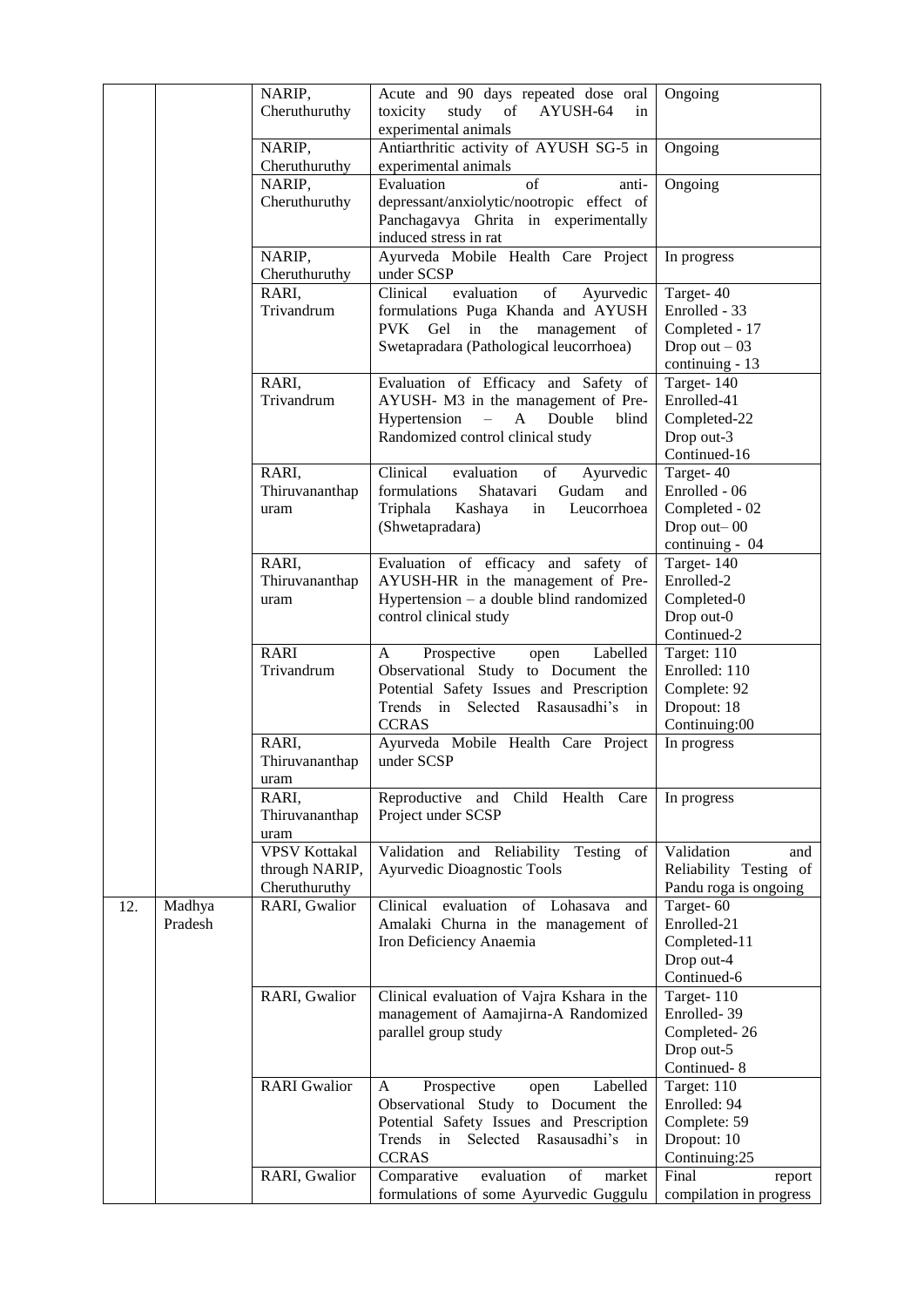|  |                                                                        | for quality assessment.                                                                                                                                                                                 |                                                                                                                                                                                                                                      |
|--|------------------------------------------------------------------------|---------------------------------------------------------------------------------------------------------------------------------------------------------------------------------------------------------|--------------------------------------------------------------------------------------------------------------------------------------------------------------------------------------------------------------------------------------|
|  | RARI, Gwalior                                                          | QC Analysis, Estimation of Markers/PRS<br>& Shelf-life Studies of Nimbatiktam<br>Capsules and Lajjalukeram Gel (prepared                                                                                | Ongoing                                                                                                                                                                                                                              |
|  | RARI, Gwalior                                                          | trial drugs)".<br>Qualitative and Quantitative analysis of<br>Markers/PRS & Shelf life studies of<br>Carctol - S Capsules, Ayush-SL Tablets<br>and Ksharasutra formulations (prepared<br>trial drugs)". | Ongoing                                                                                                                                                                                                                              |
|  | RARI, Gwalior                                                          | QC Analysis, Estimation of Markers/PRS<br>& Shelf-life Studies of Ayush CCT                                                                                                                             | Outsource analysis of<br>safety<br>parameters<br>(Microbial<br>contamination<br>&<br>Aflatoxins)<br>&physicochemical<br>parameters of Ayush-<br>CCT upto 6 <sup>th</sup> quarter of<br>shelf-life<br>study<br>has<br>been completed. |
|  | RARI, Gwalior                                                          | QC Analysis, Estimation of Markers/PRS<br>& Shelf-life Studies of Ayush Manas and<br>$Ayush - SR$                                                                                                       |                                                                                                                                                                                                                                      |
|  | RARI, Gwalior                                                          | Chemical Profiling of six Ayurvedic drug<br>plant stem bark/hear wood and small<br>branches<br>using<br>modern<br>analytical<br>techniques                                                              | Ongoing                                                                                                                                                                                                                              |
|  | RARI, Gwalior                                                          | Ayurveda Interventions for Epilepsy                                                                                                                                                                     | On-going                                                                                                                                                                                                                             |
|  | RARI, Gwalior                                                          | Pharmacognostical evaluation of medicinal<br>plants cited in AFI excluding the plants<br>mentioned in API, Part-2 RARI, Gwalior                                                                         | Macro-microscopic<br>studies,<br>T.S studies,<br>TLC<br>studies<br>and<br>physicochemical<br>parameters of crude<br>drugs under progress                                                                                             |
|  | RARI, Gwalior                                                          | Acute and 90 days repeated dose oral<br>toxicity study of<br><b>AYUSH-LND</b><br>in<br>experimental animals                                                                                             | Ongoing                                                                                                                                                                                                                              |
|  | RARI, Gwalior                                                          | Acute and 90 day oral toxicity study of<br>AYUSH-SS granules in experimental<br>animals                                                                                                                 | Ongoing                                                                                                                                                                                                                              |
|  | RARI, Gwalior                                                          | Study of Carica papaya Leaf, Adhatoda<br>vasaca Leaf and Tinospora cordifolia<br>Stem in Experimental Thrombocytopenia<br>as model of Dengue                                                            | Ongoing                                                                                                                                                                                                                              |
|  | RARI, Gwalior                                                          | Pharmacological Evaluation of Kutajghan<br>Vati in Experimentally-induced Colitis in<br>Rats                                                                                                            | Ongoing                                                                                                                                                                                                                              |
|  | <b>RARI-Gwalior</b>                                                    | Effect<br>of Gokshuradi Guggulu<br>on<br>Experimental Diabetic Nephropathy: In-<br>vitro and In-vivo Studies                                                                                            | Ongoing                                                                                                                                                                                                                              |
|  | RARI, Gwalior                                                          | Evaluation of acute toxicity of some<br>Ayurvedic Drugs/Plants extracts in-vivo<br>model of Zebrafish                                                                                                   | Ongoing                                                                                                                                                                                                                              |
|  | RARI, Gwalior                                                          | Tribal Health Care Research Project under<br><b>TSP</b>                                                                                                                                                 | In progress                                                                                                                                                                                                                          |
|  | RARI, Gwalior                                                          | Ayurveda Mobile Health Care Project<br>under SCSP                                                                                                                                                       | In progress                                                                                                                                                                                                                          |
|  | Pt. Khushilal<br>Sharma Govt.<br>(Autonomous)<br>Ayurveda<br>College & | Validation and Reliability Testing of<br>Ayurvedic Dioagnostic Tools                                                                                                                                    | Validation<br>and<br>Reliability Testing of<br>Pandu roga is ongoing                                                                                                                                                                 |
|  |                                                                        |                                                                                                                                                                                                         |                                                                                                                                                                                                                                      |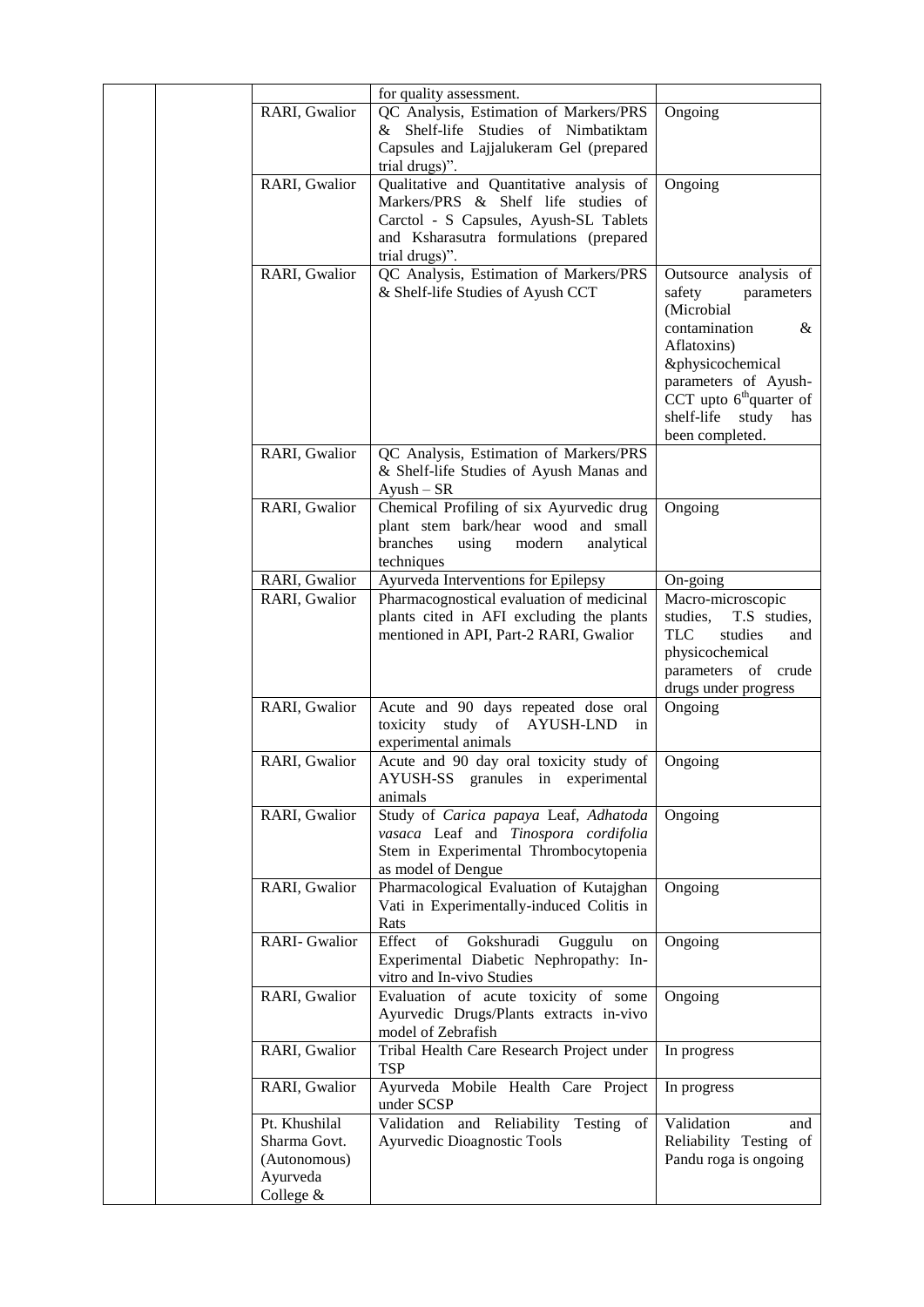|     |             | <b>Institute Bhopal</b><br>through RARI,<br>Gwalior |                                                                                                                                                                                                                                                                                                                                     |                                                                                                                                                                                                                                    |
|-----|-------------|-----------------------------------------------------|-------------------------------------------------------------------------------------------------------------------------------------------------------------------------------------------------------------------------------------------------------------------------------------------------------------------------------------|------------------------------------------------------------------------------------------------------------------------------------------------------------------------------------------------------------------------------------|
| 13. | Maharashtra | CARI Mumbai<br>CARI, Mumbai                         | Prospective<br>Labelled<br>A<br>open<br>Observational Study to Document the<br>Potential Safety Issues and Prescription<br>Trends in Selected Rasausadhi's in<br><b>CCRAS</b><br>Publication of Dravyaratnakara Nighantu                                                                                                            | Target: 110<br>Enrolled: 110<br>Complete: 93<br>Dropout: 17<br>Continuing:00<br>Revision of the work<br>up to the $17th$ chapter<br>has been completed.                                                                            |
|     |             | CARI,<br>Mumbai                                     | Interventions<br>Ayurveda<br>for<br>Cancer:<br>Systematic Review, Meta-analysis; and<br>Revival, Documentation, Validation and<br>analysis of data from practitioners,<br>institutes                                                                                                                                                | Total<br>of<br>no.<br>communications -115<br>Total<br>of<br>no.<br>responses/consent<br>received 14<br>Total visit -21<br>Total data acquired -<br>8324 Cases<br>Total no. of cases<br>entered till date in<br>software - 745 case |
|     |             | CARI, Mumbai                                        | of<br>Efficacy<br>and<br>safety<br>Ayurveda<br>interventions for Psoriasis: a systematic<br>review                                                                                                                                                                                                                                  | On-going                                                                                                                                                                                                                           |
|     |             | CARI, Mumbai                                        | Ayurveda Mobile Health Care Project<br>under SCSP                                                                                                                                                                                                                                                                                   | In progress                                                                                                                                                                                                                        |
|     |             | RARI, Nagpur                                        | Clinical<br>evaluation<br>of<br>Ayurvedic<br>formulations Puga Khanda and AYUSH<br>PVK Gel in the<br>management of<br>Swetapradara (Pathological leucorrhoea)                                                                                                                                                                       | Target-40<br>Enrolled -40<br>Completed -21<br>Drop out-04<br>continuing -15                                                                                                                                                        |
|     |             | RARI, Nagpur                                        | Clinical<br>evaluation<br>of<br>Ayurvedic<br>formulations<br>Shatavari<br>Gudam<br>and<br>Triphala<br>Kashaya<br>Leucorrhoea<br>in<br>(Shwetapradara)                                                                                                                                                                               | Target-40<br>Enrolled-11<br>Completed - 00<br>Drop out-01<br>continuing-10                                                                                                                                                         |
|     |             | <b>RARI</b> Nagpur                                  | Labelled<br>A<br>Prospective<br>open<br>Observational Study to Document the Enrolled: 110<br>Potential Safety Issues and Prescription<br>Selected Rasausadhi's<br>Trends<br>in<br>in<br><b>CCRAS</b>                                                                                                                                | Target: 110<br>Complete: 98<br>Dropout: 06<br>Continuing:06                                                                                                                                                                        |
|     |             | RARI, Nagpur                                        | Feasibility<br>of<br>introducing<br>Ayurveda<br>intervention in Reproductive and Child<br>Health (RCH) in PHCs of selected district<br>(Gadchiroli) of Maharashtra (Effectiveness<br>of Ayurvedic Interventions for Ante-Natal<br>care (Garbhini Paricharya) at Primary<br>Health Care level: A Multi Centre<br>Operational Study). | Target-9000<br>Enrolled-7189<br>Completed-4215<br>Drop out $-1762$<br>continuing-1212                                                                                                                                              |
|     |             | RARI, Nagpur                                        | A comparative clinical study of Ayush<br>LND a coded Ayurvedic formulation in the<br>management of Asrigdara (Abnormal<br>Uterine Bleeding)                                                                                                                                                                                         | Target-80<br>Enrolled - 31<br>Completed - 00<br>Drop out-03<br>continuing - 28                                                                                                                                                     |
|     |             | RARI, Nagpur                                        | <b>Buddhist</b><br>Literature<br>Ayurveda<br>in<br>(Tripitaka):<br>Medico-Historical<br>A<br>Investigation.                                                                                                                                                                                                                         | Review<br>of<br>various<br>literatures is ongoing.                                                                                                                                                                                 |
|     |             | RARI, Nagpur                                        | Systematic Review of Efficacy and Safety<br>of Ayurveda interventions for Female<br>Infertility                                                                                                                                                                                                                                     | On-going                                                                                                                                                                                                                           |
|     |             | RARI, Nagpur                                        | Tribal Health Care Research Project under                                                                                                                                                                                                                                                                                           | In progress                                                                                                                                                                                                                        |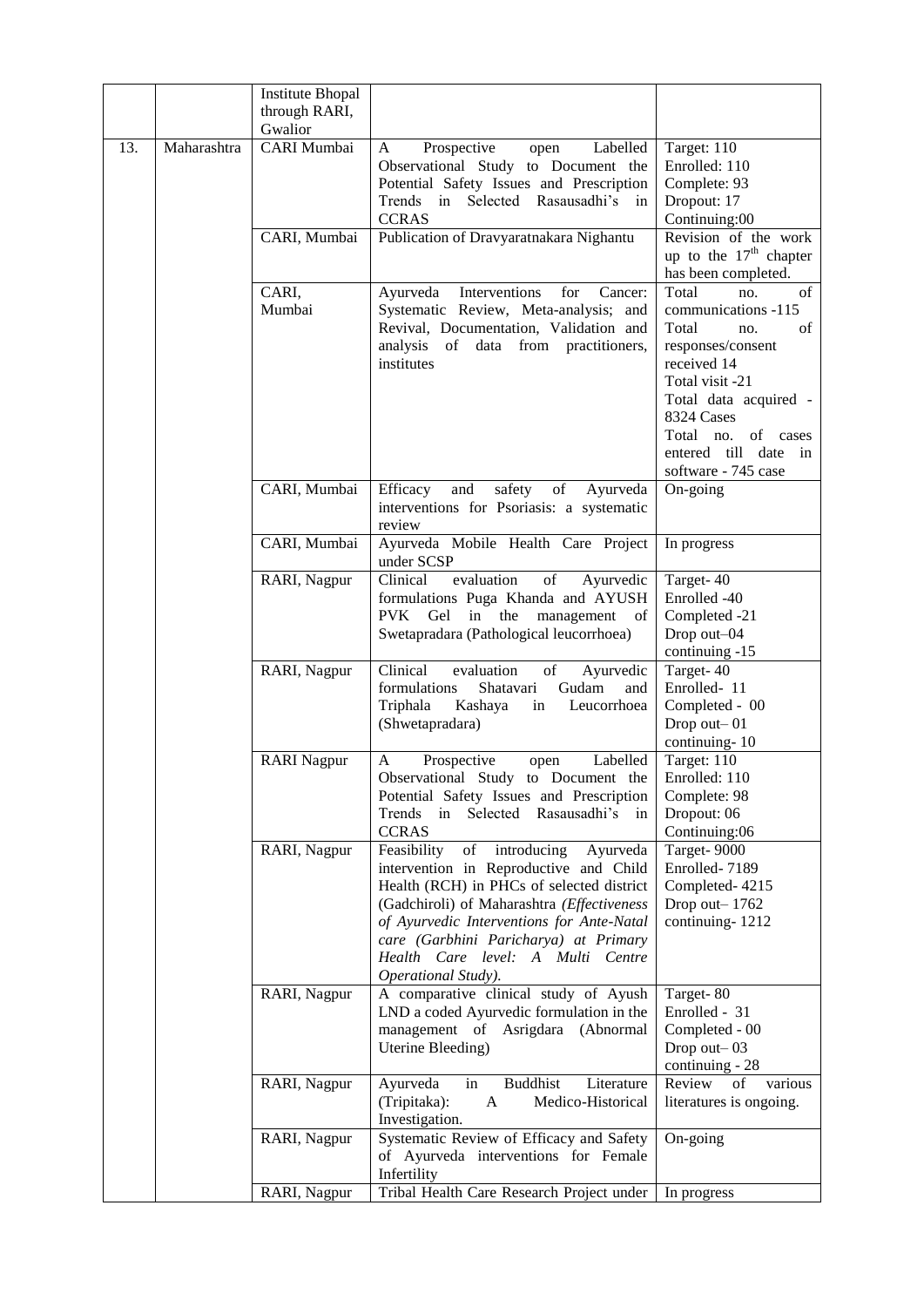|                                                   | <b>TSP</b>                                                                                                                                         |                                                                                                                                                                                                                     |
|---------------------------------------------------|----------------------------------------------------------------------------------------------------------------------------------------------------|---------------------------------------------------------------------------------------------------------------------------------------------------------------------------------------------------------------------|
| RARI, Nagpur                                      | Ayurveda Mobile Health Care Project<br>under SCSP                                                                                                  | In progress                                                                                                                                                                                                         |
| RARI, Nagpur                                      | Reproductive<br>Child Health Care<br>and<br>Project under SCSP                                                                                     | In progress                                                                                                                                                                                                         |
| RARI, Pune                                        | Pharmacognostical evaluation of medicinal<br>plants cited in AFI excluding the plants<br>mentioned in API, Part-2 RARI, Pune                       | Macro-microscopic<br>studies,<br>T.S studies,<br><b>TLC</b><br>studies<br>and<br>physicochemical<br>parameters of crude<br>drugs under progress                                                                     |
| RARI, Pune                                        | Anthology of Survey Research Outcomes<br>from Medico-Ethno Botanical<br>Survey<br>(MEBS), CARI, Pune                                               | Survey<br>tours<br>are<br>conducted periodically<br>and<br>monograph<br>preparation<br>under<br>process                                                                                                             |
| RARI, Pune                                        | Plant Diversity Database of Selected<br>Ayurvedic Medicinal Plant Species from<br>Medicinal Plants Garden of RARI, Pune<br>(collaborative project) | Collection<br>of crude<br>drugs, preparation of<br>herbarium<br>under<br><b>HPTLC</b><br>progress.<br>profiling<br>and<br>candidate genes for the<br>development<br>of<br>barcodes<br>being<br>are<br>explored      |
| RARI, Pune                                        | Exploration, acclimatization and in vitro<br>propagation of Medicinal Plants being<br>used under the name Agnimantha at RARI,<br>Pune              | Data compilation and<br>analysis of in vivo root<br>induction<br>studies<br>ongoing.                                                                                                                                |
| RARI, Pune                                        | Development of in vitro and in vivo<br>propagation protocol of two important<br>medicinal plants used by the tribal at<br>RARI, Pune.              | In-vitro root induction<br>trials under progress                                                                                                                                                                    |
| RARI, Pune                                        | Cultivation<br>Selected<br><b>Mass</b><br>of<br>Economically Important Medicinal Plants<br>at RARI, Pune                                           | Cultivation of plantlets<br>in garden is going on                                                                                                                                                                   |
| RARI, Pune                                        | Development of Micro forest of medicinal<br>plants by using Miyawaki method of<br>plantation, RARI, Pune                                           | Measurements<br>of<br>growth and growth<br>patterns of all planted<br>species of medicinal<br>plants along with their<br>live photographs<br>is<br>continued<br>being<br>at<br>different<br>of<br>stages<br>growth. |
| RARI, Pune &<br><b>IISER</b> Pune                 | Exploration of reproductive toxicity profile<br>of SS granules                                                                                     | Ongoing                                                                                                                                                                                                             |
| RARI, Pune &<br><b>IISER</b> Pune<br>RARI, Pune & | Exploration of safety and reproduction<br>toxicity profile of AYUSH-GG Tablets<br>Exploration of safety and reproduction                           | Ongoing<br>Ongoing                                                                                                                                                                                                  |
| <b>IISER</b> Pune<br>RARI, Pune                   | toxicity profile of AYUSH-AG Tablets<br>Exploratory study of cellular and nuclear                                                                  | Ongoing                                                                                                                                                                                                             |
| RARI, Pune<br>and IISER,<br>Pune                  | entry of Bhasmas/rasakalpas<br>Exploration of reproductive toxicity profile<br>of coded drug Ayush 64.                                             | Ongoing                                                                                                                                                                                                             |
| RARI, Pune                                        | Evaluation of some medicinal<br>plants<br>against free fatty acid induced steatosis in<br>hepatic cell line- In vitro study                        | Ongoing                                                                                                                                                                                                             |
| Tata Memorial<br>Hospital,<br><b>ACTREC</b><br>&  | A phase II trial to study efficacy, toxicity<br>and imunomodulatory effect of Carctol-S<br>in high grade serous epithelial ovarian                 | Target: $18+17*$<br>*Based on the outcome<br>of first 18 participants,                                                                                                                                              |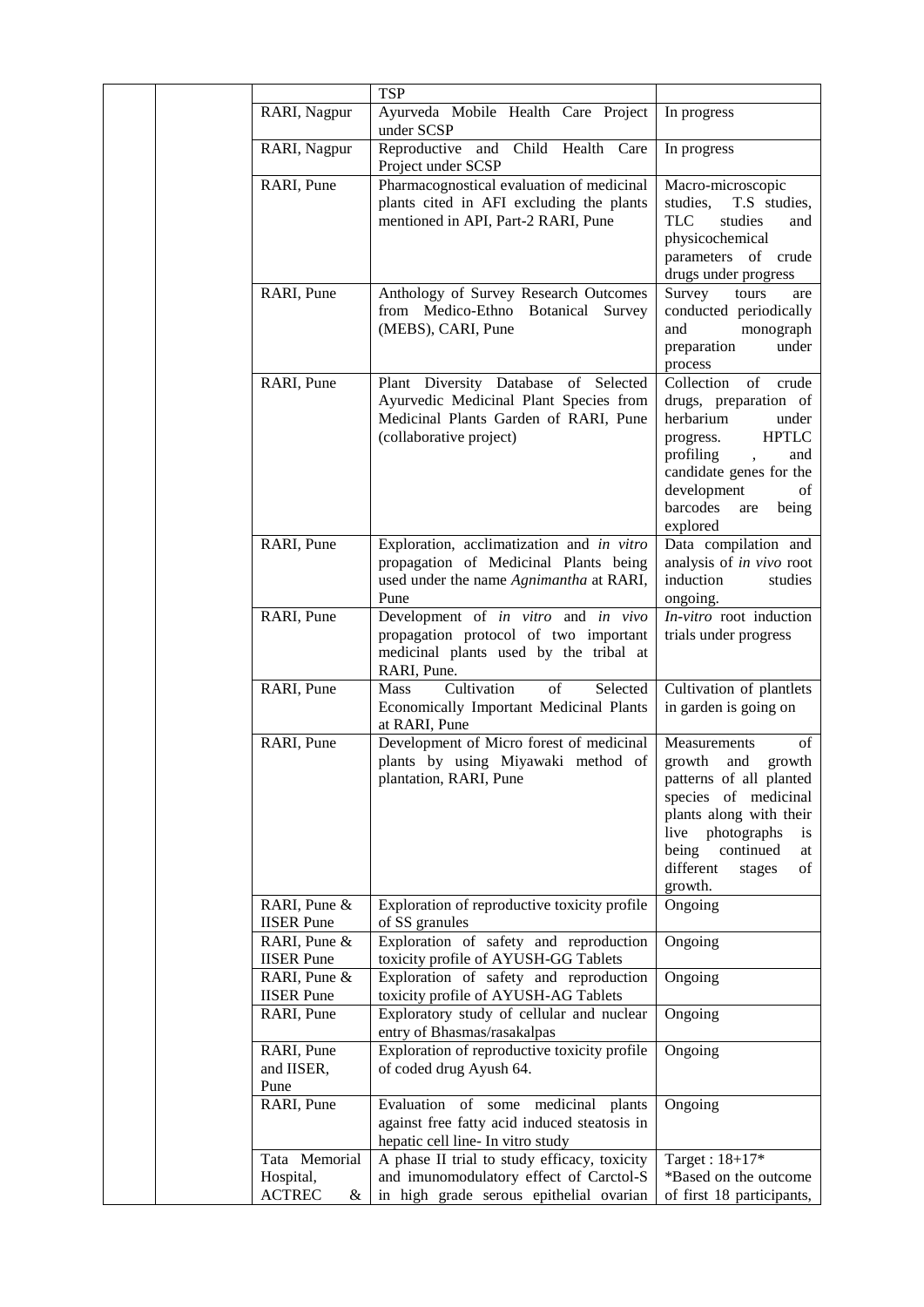|     |          | RRAP-CARI             | first<br>serological<br>relapse<br>cancer<br>at                                 | rest 17 participants will          |
|-----|----------|-----------------------|---------------------------------------------------------------------------------|------------------------------------|
|     |          | Mumbai                | collaborative project.                                                          | be enrolled                        |
|     |          |                       |                                                                                 | Total enrolled - 18                |
|     |          |                       |                                                                                 | Completed cases - 00               |
|     |          |                       |                                                                                 | Continuing case -00                |
|     |          |                       |                                                                                 | withdrawn case - 18                |
|     |          |                       |                                                                                 | $1^{\rm st}$<br>stage<br>enrolment |
|     |          |                       |                                                                                 | completed. $2nd$ stage             |
|     |          |                       |                                                                                 | (17)<br>participants)              |
|     |          |                       |                                                                                 | enrolment initiated                |
|     |          | GMC+RARI,             | A Randomized control trial to evaluate the                                      | Target-110                         |
|     |          | Nagpur                | Ayurvedic<br>interventions<br>efficacy<br>of                                    | <b>Enrolled Patients-105</b>       |
|     |          |                       | (Agastya Haritaki and Ashwagandha) and                                          | Completed Patients-73              |
|     |          |                       | Yoga in long term effects of COVID-19                                           | Drop out Patients-2                |
|     |          |                       |                                                                                 | Continuing - 30                    |
|     |          | DMIMS+RARI            | A Randomized control trial to evaluate the                                      | Target-110                         |
|     |          | , Nagpur              | efficacy<br>Ayurvedic<br>of<br>interventions                                    | Enrolled Patients- 110             |
|     |          |                       | (Agastya Haritaki and Ashwagandha) and                                          | <b>Completed Patients-54</b>       |
|     |          |                       | Yoga in long term effects of COVID-19                                           | Drop out Patients-3                |
|     |          |                       |                                                                                 | Continuing -53                     |
|     |          | CARI-Mumbai/          | A study of Ashwagandha administration in                                        | Target: 150                        |
|     |          | R.A.<br>Podar         | participants vaccinated against COVID-19                                        | Tt. Enrolled :55                   |
|     |          | Medical               | on safety, immunogenicity, and protection:                                      |                                    |
|     |          | College               | A randomized, double blind, placebo<br>controlled, multi-centric clinical trial |                                    |
|     |          | RARI-Nagpur           | A study of Ashwagandha administration in                                        | Target: 200                        |
|     |          | in collaboration      | participants vaccinated against COVID-19                                        | Enrolled: 56                       |
|     |          | with<br><b>DMIMS</b>  | on safety, immunogenicity, and protection:                                      |                                    |
|     |          | Wardha                | A randomized, double blind, placebo                                             |                                    |
|     |          |                       | controlled, multi-centric clinical trial                                        |                                    |
|     |          | DMIMS,                | The<br>of<br>Chywanprash<br>impact<br>on                                        | Enrolled-89                        |
|     |          | Wardha                | immunogenicity when administered after                                          | Completed-0                        |
|     |          |                       | COVID-19 vaccination in health care                                             | Drop out-0                         |
|     |          |                       | personnel - An open label, prospective                                          | Continued-44                       |
|     |          |                       | randomized controlled study                                                     |                                    |
|     |          | <b>Tilak</b>          | Digitization of Triskandha kosh" published                                      | Translation,                       |
|     |          | Maharashtra           | by Tilak Maharashtra Vidyapeeth, Pune                                           | transliteration, editing           |
|     |          | Vidyapeeth            |                                                                                 | and English language               |
|     |          | through RARI,         |                                                                                 | checking of translated             |
|     |          | Pune                  |                                                                                 | text are ongoing.                  |
|     |          | Tilak                 | Study of Immunomodulating properties of                                         | Classification<br>of               |
|     |          | Maharashtra           | selected recipes from ancient Ayurvedic                                         | selected food recopies             |
|     |          | Vidyapeeth            | classical texts (Bhojanakutuhalam and                                           | into various categories            |
|     |          | through RARI,<br>Pune | Kshemakutuhalam) and repurposing them<br>as immune enhancers                    | is ongoing.                        |
|     |          | RARI, Pune &          | Evaluation of drugs-cytochrome P450                                             | Ongoing                            |
|     |          | NIRRH,                | enzyme interaction through fluorometric                                         |                                    |
|     |          | Mumbai                | high throughput screening assays                                                |                                    |
| 14. | Nagaland | RARC,                 | Medico Ethno-Botanical survey in the                                            | Survey<br>tours<br>are             |
|     |          | Dimapur               | forest areas of Senapati and Imphal West                                        | conducted periodically             |
|     |          |                       | districts of Manipur state and preparation                                      | and<br>monograph                   |
|     |          |                       | of Monographs at RARC, Dimapur.                                                 | preparation<br>under               |
|     |          |                       |                                                                                 | progress                           |
| 15. | Odisha   | CARI,                 | A Clinical evaluation of Jirakadyarishta in                                     | Target: 50                         |
|     |          | Bhubaneswar           | the management of Grahani                                                       | Enrolled: 51                       |
|     |          |                       |                                                                                 | Completed: 34                      |
|     |          |                       |                                                                                 | Dropout: 08                        |
|     |          |                       |                                                                                 | Continuing:09                      |
|     |          | CARI,                 | A clinical study on efficacy and safety of                                      | Target: 50<br>Enrolled: 50         |
|     |          | Bhubaneswar           | an Ayurvedic formulation Mustakarishta in                                       |                                    |
|     |          |                       | the management of Grahani                                                       | Completed: 30                      |
|     |          |                       |                                                                                 | Dropout: 06                        |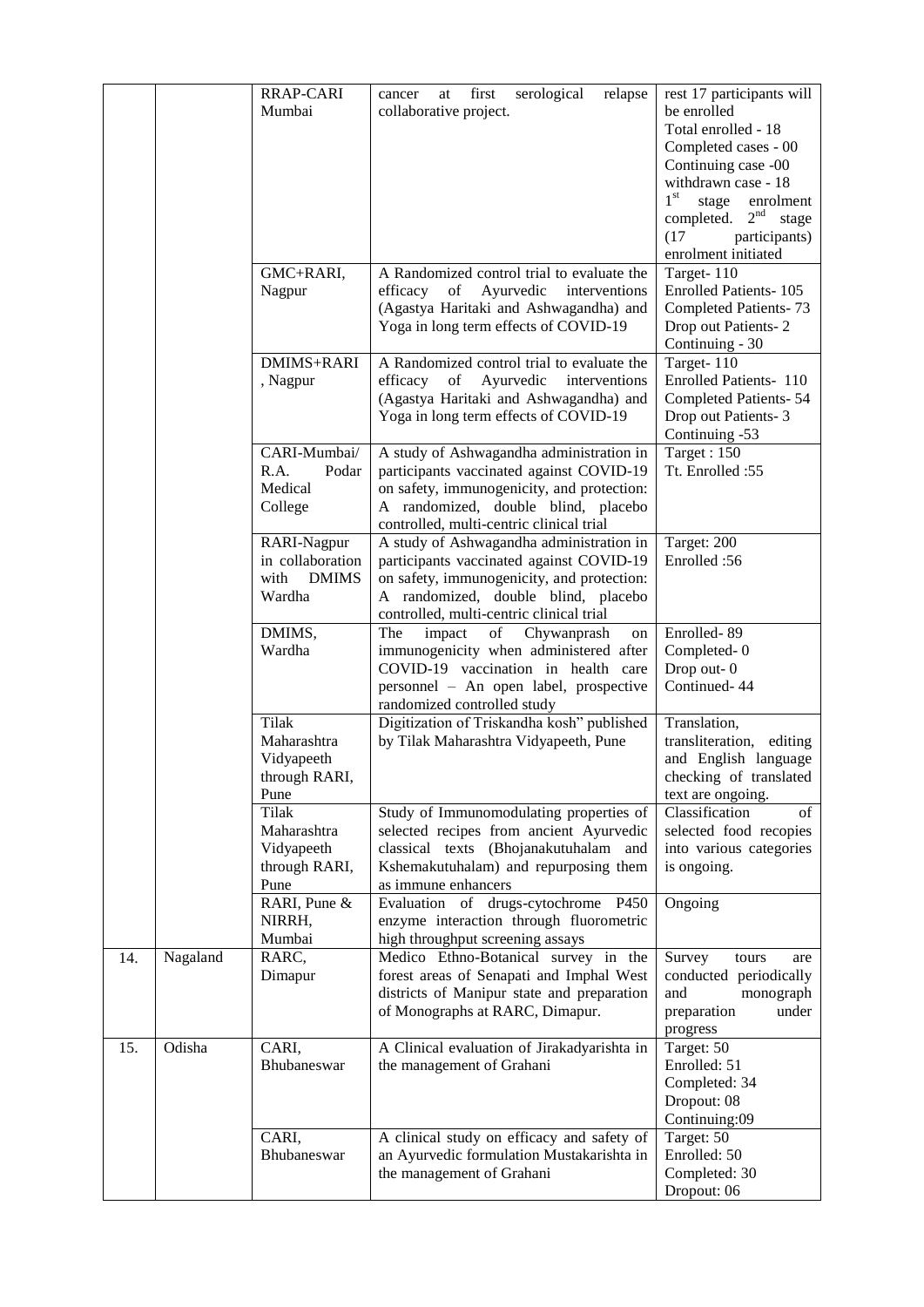|     |           |                     |                                                                                                                                                | Continuing:14              |
|-----|-----------|---------------------|------------------------------------------------------------------------------------------------------------------------------------------------|----------------------------|
|     |           | CARI                | Prospective<br>Labelled<br>open<br>A                                                                                                           | Target: 110                |
|     |           | Bhubaneswar         | Observational Study to Document the                                                                                                            | Enrolled: 110              |
|     |           |                     | Potential Safety Issues and Prescription                                                                                                       | Complete: 106              |
|     |           |                     | Trends in Selected Rasausadhi's in                                                                                                             | Dropout: 04                |
|     |           |                     | <b>CCRAS</b>                                                                                                                                   | Continuing:00              |
|     |           | CARI,               | collaborative<br>Multicentric<br>placebo                                                                                                       | Target: 70                 |
|     |           | Bhubaneswar         | controlled study on Clinical evaluation of                                                                                                     | Enrolled: 70               |
|     |           |                     | Chronic<br>Filarial<br>Ayush-SL<br>in                                                                                                          | Completed: 63              |
|     |           |                     | Lymphoedema in patients receiving Mass                                                                                                         | Dropout: 04                |
|     |           |                     | drug administration                                                                                                                            | Continuing: 03             |
|     |           | CARI,               | Tribal Health Care Research Project                                                                                                            | In progress                |
|     |           | Bhubaneswar         |                                                                                                                                                |                            |
|     |           | CARI,               | Ayurveda Mobile Health Care Project                                                                                                            | In progress                |
|     |           | Bhubaneswar         | under SCSP                                                                                                                                     |                            |
|     |           | CARI,               | Reproductive and Child Health Care                                                                                                             | In progress                |
|     |           | Bhubaneswar         | Project under SCSP                                                                                                                             |                            |
| 16. | Punjab    | <b>CARI</b> Patiala | Labelled<br>Prospective<br>open<br>A                                                                                                           | Target: 110                |
|     |           |                     | Observational Study to Document the                                                                                                            | Enrolled: 110              |
|     |           |                     | Potential Safety Issues and Prescription                                                                                                       | Complete: 90               |
|     |           |                     | Trends in Selected Rasausadhi's<br>in                                                                                                          | Dropout: 07                |
|     |           |                     | <b>CCRAS</b>                                                                                                                                   | Continuing:13              |
|     |           | CARI Patiala &      | Clinical<br>evaluation<br>$% \left( \left( \mathcal{A},\mathcal{A}\right) \right) =\left( \mathcal{A},\mathcal{A}\right)$ of<br>efficacy<br>of | $O$ ngoing                 |
|     |           | <b>GADVASU</b>      | Ayurvedic formulation for augmentation                                                                                                         |                            |
|     |           | Ludhina             | of Milk production in ruminants                                                                                                                |                            |
|     |           | CARI Patiala &      | Clinical evaluation of efficacy of AYUSH                                                                                                       | $O$ ngoing                 |
|     |           | <b>GADVASU</b>      | V-24 (a coded Ayurvedic formulation) in                                                                                                        |                            |
|     |           | Ludhina             | the management of selected Gastro                                                                                                              |                            |
|     |           |                     | Intestinal Illness in ruminants                                                                                                                |                            |
|     |           | CARI Patiala &      | Clinical evaluation of the efficacy of                                                                                                         | Ongoing                    |
|     |           | <b>GADVASU</b>      | Ayurveda<br>Padmakanta<br>Yoga,<br>an                                                                                                          |                            |
|     |           | Ludhina             | Formulation in the management of Mastitis                                                                                                      |                            |
|     |           |                     | in Bovines                                                                                                                                     |                            |
|     |           | CARI Patiala &      | Evaluation of Kalyanaka Ghrita against rat                                                                                                     | Ongoing                    |
|     |           | <b>GADVASU</b>      | model of Alzheimer's disease                                                                                                                   |                            |
|     |           | Ludhina             |                                                                                                                                                |                            |
|     |           | CARI, Patiala       | Ayurveda Mobile Health Care Project                                                                                                            | In progress                |
|     |           |                     | under SCSP                                                                                                                                     |                            |
|     |           | CARI, Patiala       | Reproductive and Child Health Care<br>Project under SCSP                                                                                       | In progress                |
| 17. | Rajasthan | RARI, Jaipur        | Clinical evaluation of Vidanga churna and                                                                                                      | Target: 50                 |
|     |           |                     | Vyoshadi Guggulu in the management of                                                                                                          | Enrolled: 5                |
|     |           |                     | Medoroga (Obesity)                                                                                                                             | Continuing:05              |
|     |           | <b>RARI</b> Jaipur  | Labelled<br>Prospective<br>A<br>open                                                                                                           | Target: 110                |
|     |           |                     | Observational Study to Document the                                                                                                            | Enrolled: 108              |
|     |           |                     | Potential Safety Issues and Prescription                                                                                                       | Complete: 85               |
|     |           |                     | Trends<br>Selected Rasausadhi's<br>in<br>in                                                                                                    | Dropout: 16                |
|     |           |                     | <b>CCRAS</b>                                                                                                                                   | Continuing:07              |
|     |           | NIA,<br>Jaipur      | Validation and Reliability<br>Testing<br>of                                                                                                    | Validation<br>and          |
|     |           | RARI,<br>through    | Ayurvedic Dioagnostic Tools                                                                                                                    | Reliability Testing of     |
|     |           | Jaipur              |                                                                                                                                                | Pandu roga is ongoing      |
|     |           | RARI, Jaipur        | Tribal Health Care Research Project                                                                                                            | In progress                |
|     |           |                     | Ayurveda Mobile Health Care Project                                                                                                            | In progress                |
|     |           | RARI, Jaipur        | under SCSP                                                                                                                                     |                            |
|     |           | RARI, Jaipur        | Reproductive and<br>Child Health Care                                                                                                          | In progress                |
|     |           |                     | Project under SCSP                                                                                                                             |                            |
| 18. | Sikkim    | RARI, Gangtok       | Tribal Health Care Research Project                                                                                                            | In progress                |
|     |           | RARI, Gangtok       | Ayurveda Mobile Health Care Project<br>under SCSP                                                                                              | In progress                |
|     |           | RARI, Gangtok       | Ayurveda Health Centre (NE)                                                                                                                    | Health<br>care<br>services |
|     |           |                     | Providing health care services<br>1.                                                                                                           | have been provided to      |
|     |           |                     | <b>Research Projects</b><br>2.                                                                                                                 | 12787 beneficiaries        |
|     |           |                     |                                                                                                                                                |                            |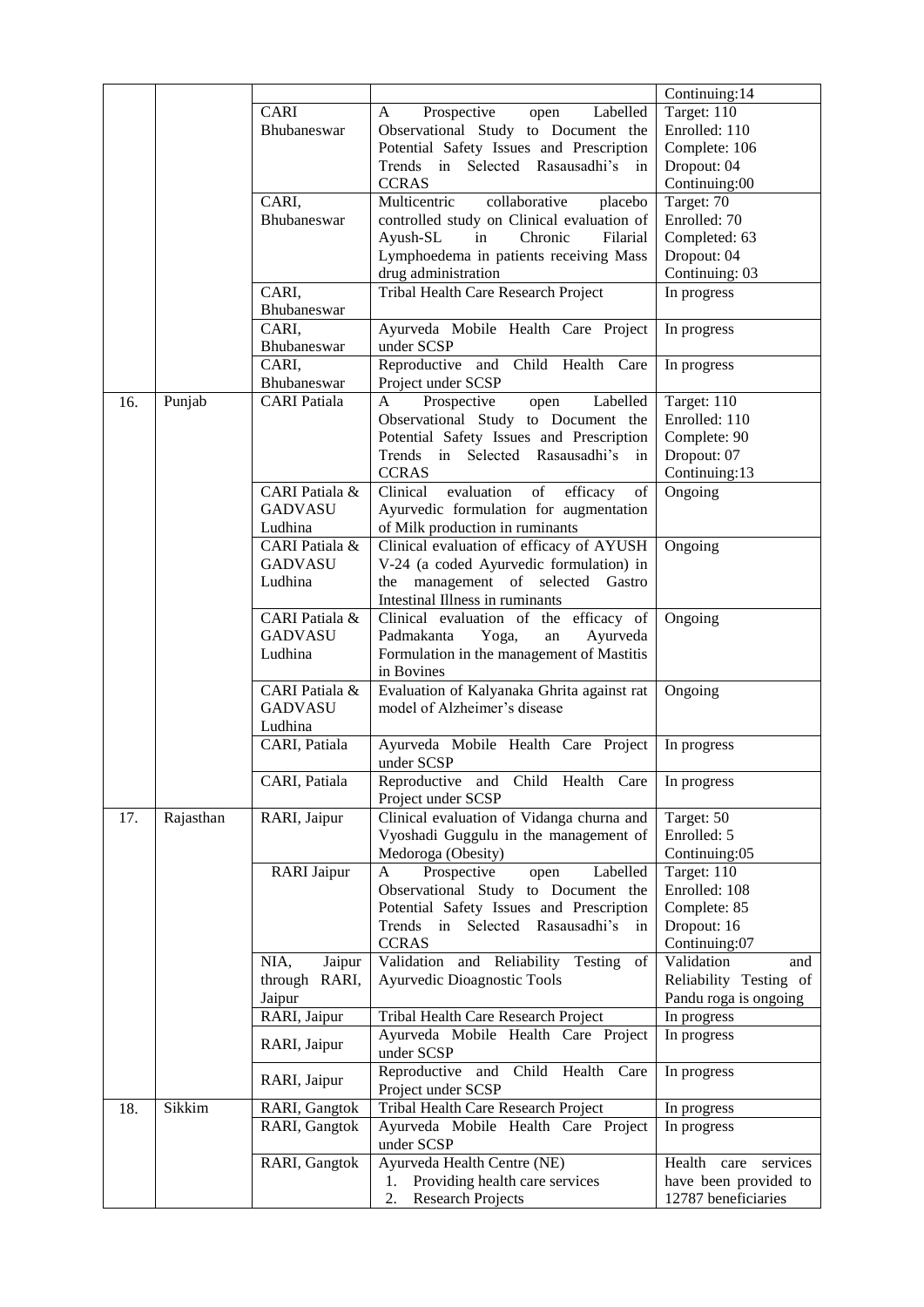|     |            |                                          | $\mathbf{i}$ .<br>Demographic<br>Non<br>and<br>communicable Disease profiling.<br>ii.<br>Effectiveness of Ayurveda based<br>Diet & Lifestyle advocacies and<br>Ayurvedic treatment regimen.                              | $\mathbf{1}$ .<br>Demographic<br>and<br>Non communicable<br>Disease profiling -<br>918<br>ii.<br>Effectiveness<br>of<br>based<br>Ayurveda<br>Diet & Lifestyle<br>advocacies<br>and<br>Ayurvedic<br>treatment regimen.<br>• Patients enrolled-<br>210<br>• Completed<br>Patients-0<br>$\bullet$ Drop Out-0<br>$\bullet$ Continuing-210 |
|-----|------------|------------------------------------------|--------------------------------------------------------------------------------------------------------------------------------------------------------------------------------------------------------------------------|---------------------------------------------------------------------------------------------------------------------------------------------------------------------------------------------------------------------------------------------------------------------------------------------------------------------------------------|
| 19. | Tamil Nadu | ALRARI,<br>Chennai<br>ALRARI,<br>Chennai | Clinical<br>evaluation<br>of Lavanbhaskara<br>Churna in the management of Amajirna - a<br>randomized parallel group study.<br>Clinical<br>Khadirarishta,<br>evaluation<br>of<br>Kaishor<br>Gandhakadya<br>guggulu<br>and | Target-110<br>Enrolled-90<br>Completed-76<br>Drop out-4<br>Continued-10<br>Target: 40<br>Enrolled: 7                                                                                                                                                                                                                                  |
|     |            |                                          | Malahar<br>in<br>the<br>management<br>of<br>Vicharchika (Eczema)                                                                                                                                                         | Continuing:07                                                                                                                                                                                                                                                                                                                         |
|     |            | <b>ALRCAI</b><br>Chennai                 | Prospective<br>Labelled<br>A<br>open<br>Observational Study to Document the<br>Potential Safety Issues and Prescription<br>in<br>Selected Rasausadhi's<br>Trends<br>in<br><b>CCRAS</b>                                   | Target: 110<br>Enrolled: 106<br>Complete: 65<br>Dropout: 10<br>Continuing:31                                                                                                                                                                                                                                                          |
|     |            | CSMCARI,<br>Chennai                      | Pharmaceutical development and Standard<br>for formulation Ayush-64.                                                                                                                                                     | Ongoing                                                                                                                                                                                                                                                                                                                               |
|     |            | CSMCARI,<br>Chennai                      | Isolation of Markers Compound from<br>Ayurvedic Plants and Development of<br>Marker Compound Library.                                                                                                                    | Ongoing                                                                                                                                                                                                                                                                                                                               |
|     |            | CSMCARI,<br>Chennai                      | Development of Drug Master File and<br>Dossier<br>on<br>Emblica<br><i><b>Officinalis</b></i><br>an<br>Important Promising Medicinal Plants<br>Based on Leads from Ayurveda and<br><b>Contemporary Research</b>           | Four batches of sample<br>E. officinalis received<br>Physico-Chemical<br>two<br>parameters<br>$\sigma$<br>batches completed and<br>two batches is under<br>progress                                                                                                                                                                   |
|     |            | CSMCARI,<br>Chennai                      | Photographic Atlas on Macro-Microscopic<br>Characteristics of Medicinal Plants Listed<br>in Ayurvedic Pharmacopoeia of India,<br>Part-I, Volume - II at CSMCARI, Chennai                                                 | Macro-microscopical<br>studies on crude drugs<br>are under progress                                                                                                                                                                                                                                                                   |
|     |            | CSMCARI,<br>Chennai                      | Pharmacognostical evaluation of medicinal<br>plants cited in AFI excluding the plants<br>mentioned in API, Part-2 CSMCARI,<br>Chennai                                                                                    | Macro-microscopic<br>studies,<br>T.S studies,<br><b>TLC</b><br>studies<br>and<br>physicochemical<br>parameters of crude<br>drugs under progress                                                                                                                                                                                       |
|     |            | CSMCARI,<br>Chennai                      | Effect of Haritkadi yoga on middle<br>cerebral<br>artery<br>occlusion<br>ischemic-<br>reperfusion injury and its safety in rats                                                                                          | Ongoing                                                                                                                                                                                                                                                                                                                               |
|     |            | CSMCARI,<br>Chennai                      | A biochemical role of AYUSH-PTK, an<br>Ayurvedic Formulation against Anti-<br>tubercular drug induced hepatotoxicity in<br>rats                                                                                          | Ongoing                                                                                                                                                                                                                                                                                                                               |
|     |            | CSMCARI,<br>Chennai                      | In-vitro and in-vivo evaluation of anti-<br>migraine activity of AYUSH M3                                                                                                                                                | Ongoing                                                                                                                                                                                                                                                                                                                               |
|     |            | CSMCARI,                                 | Acute and 90 days repeated dose oral                                                                                                                                                                                     | Ongoing                                                                                                                                                                                                                                                                                                                               |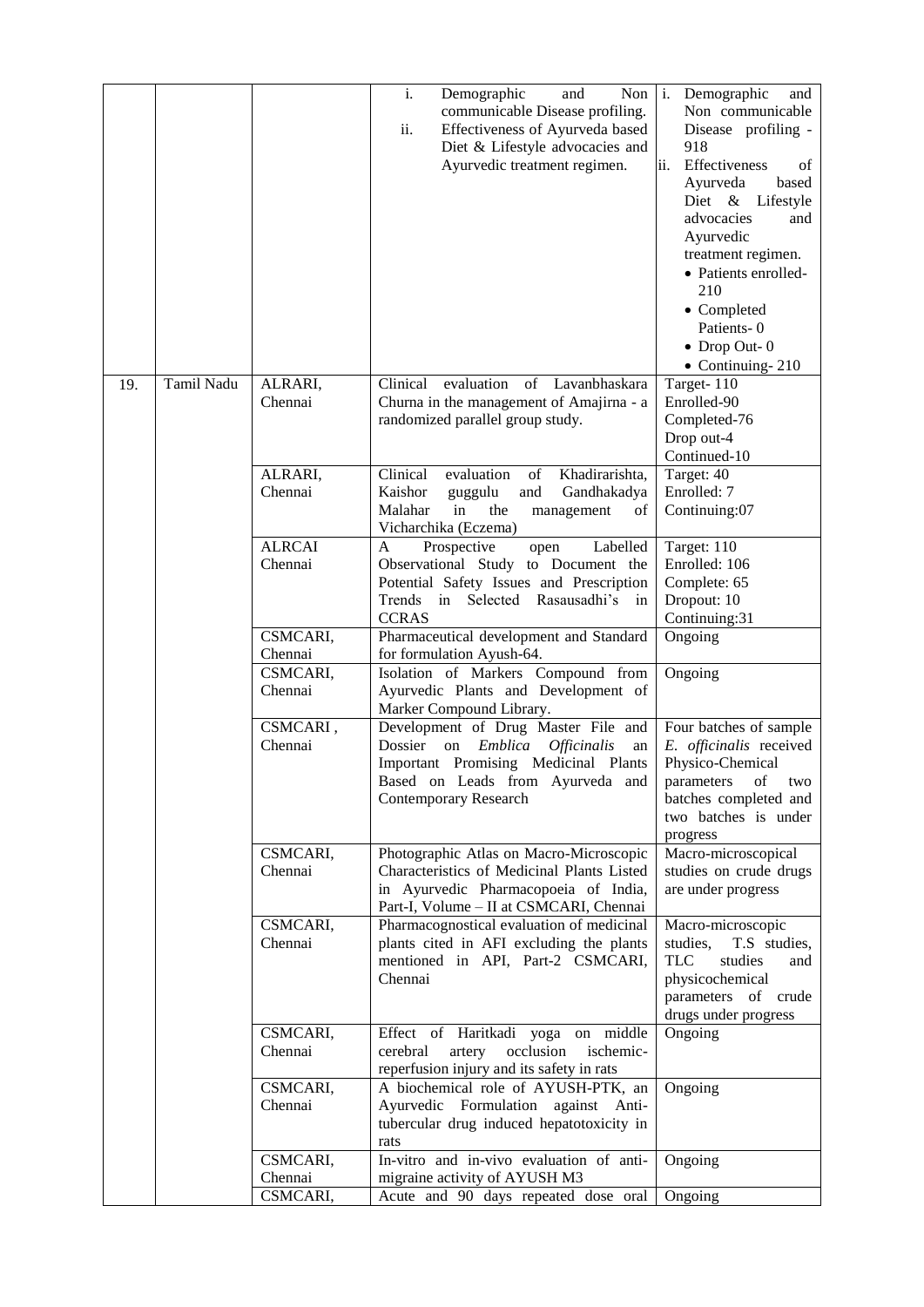|     |           | Chennai             | toxicity study of coded drug Ayush-SDM<br>tablet                                                                                                                                                                                                                         |                                                                                                                                                                                                                                                                                                                                             |
|-----|-----------|---------------------|--------------------------------------------------------------------------------------------------------------------------------------------------------------------------------------------------------------------------------------------------------------------------|---------------------------------------------------------------------------------------------------------------------------------------------------------------------------------------------------------------------------------------------------------------------------------------------------------------------------------------------|
|     |           | CSMCARI,            | Acute and 90 days repeated dose oral                                                                                                                                                                                                                                     | Ongoing                                                                                                                                                                                                                                                                                                                                     |
|     |           | Chennai             | toxicity study of coded drug AYUSH-PK<br>Avaleha                                                                                                                                                                                                                         |                                                                                                                                                                                                                                                                                                                                             |
|     |           | CSMCARI,<br>Chennai | Acute and 90 days repeated dose oral<br>toxicity study of coded drug Ayush-HR                                                                                                                                                                                            | Ongoing                                                                                                                                                                                                                                                                                                                                     |
|     |           | ALRARI,<br>Chennai  | Tribal Health Care Research Project                                                                                                                                                                                                                                      | In progress                                                                                                                                                                                                                                                                                                                                 |
|     |           | ALRARI,<br>Chennai  | Ayurveda Mobile Health Care Project<br>under SCSP                                                                                                                                                                                                                        | In progress                                                                                                                                                                                                                                                                                                                                 |
| 20. | Telengana | NIIMH,              | Ayush Manuscipts Advanced Repository                                                                                                                                                                                                                                     | Medical<br>Listing<br>of                                                                                                                                                                                                                                                                                                                    |
|     |           | Hyderabad           | (AMAR)                                                                                                                                                                                                                                                                   | manuscripts,<br>preparation<br>of                                                                                                                                                                                                                                                                                                           |
|     |           |                     |                                                                                                                                                                                                                                                                          | metadata<br>and<br>uploading are ongoing.                                                                                                                                                                                                                                                                                                   |
|     |           | NIIMH,<br>Hyderabad | & Maintenance<br>of<br>Implementation<br>"National<br><b>AYUSH</b><br>Morbidity<br>and                                                                                                                                                                                   | Portal<br>being<br>is<br>maintained                                                                                                                                                                                                                                                                                                         |
|     |           |                     | Standardized<br>Terminologies<br>Portal<br>(NAMSTP) (2021)                                                                                                                                                                                                               | successfully and data<br>from various institutes                                                                                                                                                                                                                                                                                            |
|     |           |                     |                                                                                                                                                                                                                                                                          | being<br>uploaded<br>are<br>onto the portal.                                                                                                                                                                                                                                                                                                |
|     |           | NIIMH,<br>Hyderabad | <b>AYUSH Research Portal (2021)</b>                                                                                                                                                                                                                                      | Portal<br>being<br>is<br>maintained                                                                                                                                                                                                                                                                                                         |
|     |           |                     |                                                                                                                                                                                                                                                                          | successfully<br>and                                                                                                                                                                                                                                                                                                                         |
|     |           |                     |                                                                                                                                                                                                                                                                          | research papers<br>are<br>being uploaded<br>onto<br>the portal.                                                                                                                                                                                                                                                                             |
|     |           | NIIMH,              | Ontological Analysis<br>and Conceptual                                                                                                                                                                                                                                   | Identification of 100                                                                                                                                                                                                                                                                                                                       |
|     |           | Hyderabad           | Modeling of Homoeopathic Terminologies                                                                                                                                                                                                                                   | terms<br>has<br>been<br>completed.                                                                                                                                                                                                                                                                                                          |
|     |           | NIIMH,<br>Hyderabad | Developing of SNOMED-CT Extension<br>for Ayurveda through National Resource<br>(NRC)<br>for EHR<br>Centre<br>Standards<br>(NRCeS), C-DAC, Pune:                                                                                                                          | Total of 879 concepts<br>have been mapped with<br>SNOMED CT.                                                                                                                                                                                                                                                                                |
|     |           | NIIMH,<br>Hyderabad | English<br>of<br>Abhinava<br>translation<br>Chintamani and Editing of Hindi version<br>of the text published by the Council                                                                                                                                              | Incorporation<br>of<br>corrections in Sanskrit<br>text and editing of<br>Hindi translation<br>is<br>ongoing.                                                                                                                                                                                                                                |
|     |           | NIIMH,<br>Hyderabad | Preparation<br>of<br>Guide<br>Museum<br>&<br>NIIMH-<br>Medical<br>Documentary<br>on<br>Heritage Museum                                                                                                                                                                   | Documentary has been<br>finalized.                                                                                                                                                                                                                                                                                                          |
| 21. | Tripura   | RARC,<br>Agartala   | Tribal Health Care Research Project                                                                                                                                                                                                                                      | In progress                                                                                                                                                                                                                                                                                                                                 |
|     |           | RARC,<br>Agartala   | Ayurveda Health Centre (NE)<br>Providing health care services<br>1.<br>2. Research Projects<br>Demographic and Non<br>i.<br>communicable Disease profiling.<br>ii.<br>Effectiveness of Ayurveda based<br>Diet & Lifestyle advocacies and<br>Ayurvedic treatment regimen. | Health care services<br>have been provided to<br>15031 beneficiaries<br>i. Demographic<br>and<br>Non communicable<br>Disease profiling -<br>1822<br>Effectiveness<br>ii.<br>of<br>Ayurveda<br>based<br>Diet & Lifestyle<br>advocacies<br>and<br>Ayurvedic<br>treatment regimen.<br>· Patients enrolled-<br>280<br>• Completed<br>Patients-4 |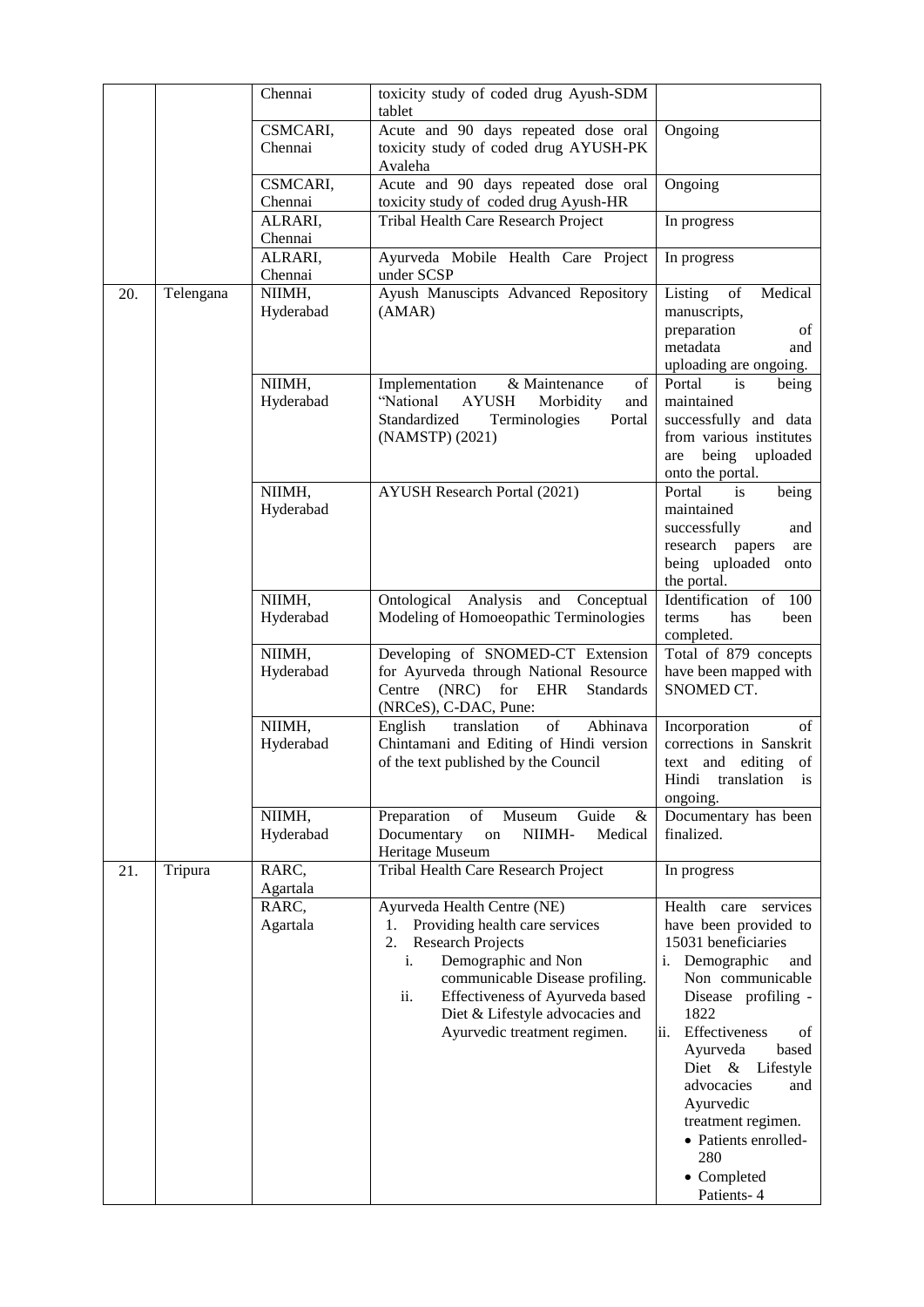|     |         |                     |                                                                                        | $\bullet$ Drop Out-0                      |
|-----|---------|---------------------|----------------------------------------------------------------------------------------|-------------------------------------------|
|     |         |                     |                                                                                        | $\bullet$ Continuing-276                  |
| 22. | Uttar   | RARI,               | Clinical evaluation of Lavanbhaskara                                                   | Target- $110$                             |
|     | Pradesh | Lucknow             | Churna in the management of Amajirna - a                                               | Enrolled-85                               |
|     |         |                     | randomized parallel group study.                                                       | Completed-69                              |
|     |         |                     |                                                                                        | Drop out-5                                |
|     |         |                     |                                                                                        | Continued-11                              |
|     |         | <b>RARI</b> Lucknow | Prospective<br>Labelled<br>A<br>open                                                   | Target: 110                               |
|     |         |                     | Observational Study to Document the                                                    | Enrolled: 110                             |
|     |         |                     | Potential Safety Issues and Prescription<br>Trends in Selected Rasausadhi's in         | Complete: 96<br>Dropout: 14               |
|     |         |                     | <b>CCRAS</b>                                                                           | Continuing:00                             |
|     |         | CARI, Jhansi        | Pharmaceutical standardization of five                                                 | Ongoing                                   |
|     |         |                     | calcium containing bhasma (Shankha                                                     |                                           |
|     |         |                     | sukti, varatika, godanti and kukkutanda                                                |                                           |
|     |         |                     | twak) and their chemical analysis by                                                   |                                           |
|     |         |                     | advance analytical techniques.                                                         |                                           |
|     |         | CARI, Jhansi        | pharmaceutical<br>Process<br>validation,                                               | Ongoing                                   |
|     |         |                     | standardization and accelerated stability                                              |                                           |
|     |         |                     | study of Ayush LND tablets                                                             |                                           |
|     |         | CARI, Jhansi        | Process validation and pharmaceutical                                                  | Ongoing                                   |
|     |         |                     | standardization of Pisthi of<br>Akika,                                                 |                                           |
|     |         |                     | Jaharamohara,<br>Badarashma<br>and                                                     |                                           |
|     |         |                     | chemical<br>Trinekantamani<br>and<br>their<br>analysis<br>advance d<br>analytical      |                                           |
|     |         |                     | by<br>techniques.                                                                      |                                           |
|     |         | CARI, Jhansi        | Process<br>validation<br>pharmaceutical                                                | Ongoing                                   |
|     |         |                     | standardization and accelerated stability                                              |                                           |
|     |         |                     | testing of Bhallatakadi Modaka                                                         |                                           |
|     |         | CARI, Jhansi        | Preclinical<br>Standardization<br>and                                                  | Work<br>safety<br>on                      |
|     |         |                     | Development of SOP for AYUSH coded                                                     | parameters and shelf                      |
|     |         |                     | drug SG-5"                                                                             | life is under process.                    |
|     |         | CARI, Jhansi        | Development of Quality Standards of                                                    | On Going                                  |
|     |         |                     | Ayurvedic Plants for the Ayurvedic                                                     |                                           |
|     |         | CARI, Jhansi        | Pharmacopeia of India"                                                                 | On Going.                                 |
|     |         |                     | Feasibility of bulk preparation and quality<br>control of selected classical Ayurvedic |                                           |
|     |         |                     | churna preparations for research purpose"                                              |                                           |
|     |         | CARI, Jhansi        | Feasibility of bulk preparation and quality   Final                                    | report                                    |
|     |         |                     | control of selected classical Ayurvedic                                                | compilation in progress                   |
|     |         |                     | vattis preparations for research purpose                                               |                                           |
|     |         | CARI, Jhansi        | QC Analysis, Estimation of Markers/PRS                                                 | Physico-chemical                          |
|     |         |                     | and Shelf-life studies of Ayush PVK Gel,                                               | parameters<br>οf                          |
|     |         |                     | Ayush AGT Cream and AGT lotion.                                                        | ingredients<br>in<br>three                |
|     |         |                     |                                                                                        | batches has been done.                    |
|     |         |                     |                                                                                        | HPTLC profiling has                       |
|     |         |                     |                                                                                        | been done. ICP-OES<br>is                  |
|     |         |                     |                                                                                        | analysis<br>under<br>process.             |
|     |         | CARI, Jhansi        | Standardization<br>Preclinical<br>and                                                  | Final<br>report                           |
|     |         |                     | Development of SOP for AYUSH coded                                                     | compilation in progress                   |
|     |         |                     | drug SG-5.                                                                             |                                           |
|     |         | CARI, Jhansi        | Development of Quality Standards of                                                    | Physico-chemical is in                    |
|     |         |                     | Ayurvedic Plants for the Ayurvedic                                                     | progress.                                 |
|     |         |                     | Pharmacopeia of India.                                                                 |                                           |
|     |         | CARI, Jhansi        | QC Analysis, Estimation of Markers/PRS                                                 | Physico-chemical                          |
|     |         |                     | and Shelf-life studies of Ayush PVK Gel,                                               | parameters<br>οf                          |
|     |         |                     | Ayush AGT Cream and AGT lotion                                                         | ingredients<br>in<br>three                |
|     |         |                     |                                                                                        | batches has been done.                    |
|     |         |                     |                                                                                        | HPTLC profiling has<br>been done. ICP-OES |
|     |         |                     |                                                                                        | analysis<br>is<br>under                   |
|     |         |                     |                                                                                        |                                           |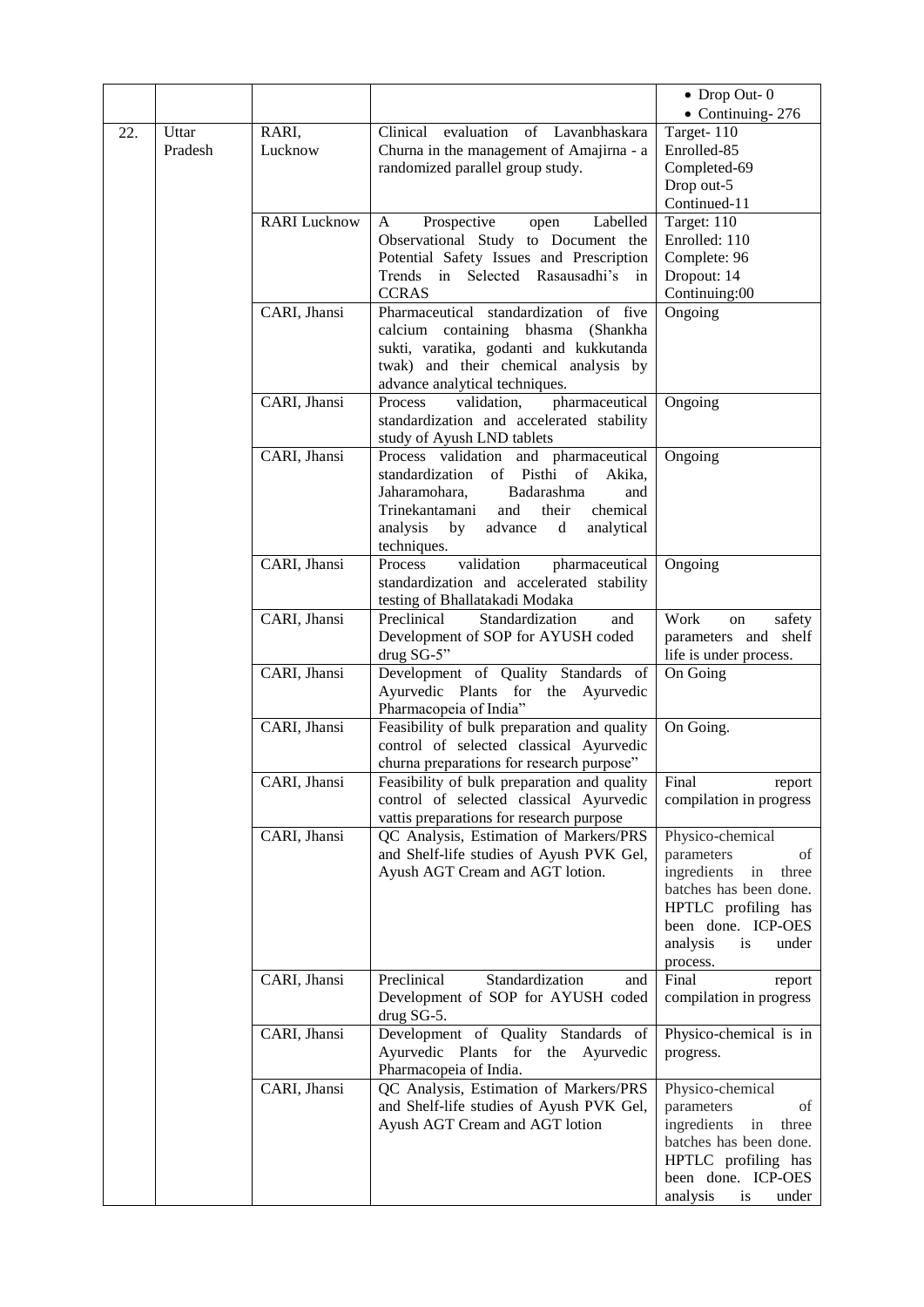|     |             | CARI, Jhansi<br>CARI, Jhansi | Development of Drug Master File and<br>Dossier on Rhizome Picrorhiza kurroa an<br>Important Promising Medicinal Plants<br>Based on Leads from Ayurveda and<br>Contemporary Research".<br>Development of Micro forest of medicinal<br>plants by using Miyawaki method of<br>plantation | process.<br><b>ICP-OES</b><br>analysis,<br>HPTLC profiling and<br>marker-based<br>quantification<br>and<br>aflatoxins/pesticide<br>residue has been done<br>of<br>Measurements<br>growth and<br>growth<br>patterns of all planted<br>species of medicinal<br>plants along with their<br>live photographs<br><i>is</i><br>being<br>continued<br>at<br>different<br>of<br>stages |
|-----|-------------|------------------------------|---------------------------------------------------------------------------------------------------------------------------------------------------------------------------------------------------------------------------------------------------------------------------------------|--------------------------------------------------------------------------------------------------------------------------------------------------------------------------------------------------------------------------------------------------------------------------------------------------------------------------------------------------------------------------------|
|     |             | CARI, Jhansi                 | Development of Agro techniques of two<br>medicinal<br>plants<br>important<br>through<br>vrikshayurveda techniques at CARI, Jhansi                                                                                                                                                     | growth.<br>Project<br>report<br>submitted<br>to<br>the<br>Council.                                                                                                                                                                                                                                                                                                             |
|     |             | CARI, Jhansi                 | Pharmacognostical<br>Evaluation<br>of<br>Medicinal Plants cited in Ayurvedic<br>Formulary of India excluding the plants<br>mentioned in Ayurvedic Pharmacopoeia of<br>India (Part-II) at CARI, Jhansi                                                                                 | Pharmacognostical<br>studies<br>on<br>most<br>selected drugs<br>done<br>preparation<br>and<br>of<br>monograph<br>under<br>progress.                                                                                                                                                                                                                                            |
|     |             | RARI,<br>Lucknow             | Ayurveda Mobile Health Care Project<br>under SCSP                                                                                                                                                                                                                                     | In progress                                                                                                                                                                                                                                                                                                                                                                    |
|     |             | RARI,<br>Lucknow             | Reproductive and Child Health Care<br>Project under SCSP                                                                                                                                                                                                                              | In progress                                                                                                                                                                                                                                                                                                                                                                    |
| 23. | Uttarakhand | RARI, Ranikhet               | Ayurveda Interventions for Acid Peptic<br>Disorder: A Systematic Review                                                                                                                                                                                                               | On-going                                                                                                                                                                                                                                                                                                                                                                       |
|     |             | RARI, Ranikhet               | Anthology of Survey Research outcomes<br>from Medico -Ethno Botanical Survey<br>(MEBS), RARI, Ranikhet (Uttarakhand)                                                                                                                                                                  | Survey<br>tours<br>are<br>conducted periodically<br>and<br>monograph<br>preparation<br>under<br>process                                                                                                                                                                                                                                                                        |
|     |             | RARI, Ranikhet               | Development of Micro forest of medicinal<br>plants by using Miyawaki method of<br>plantation                                                                                                                                                                                          | Measurements<br>οf<br>growth<br>and<br>growth<br>patterns of all planted<br>species of medicinal<br>plants along with their<br>photographs<br>live<br>1S<br>being<br>continued<br>at<br>different<br>stages<br>of<br>growth.                                                                                                                                                   |
|     |             | RARI, Ranikhet               | Mass<br>cultivation<br>of<br>the<br>selected<br>economically important medicinal plants at<br>RARI, Ranikhet                                                                                                                                                                          | Experimental<br>site<br>being developed for the<br>cultivation of saplings<br>in progress.                                                                                                                                                                                                                                                                                     |
| 24. | West Bengal | CARI, Kolkata                | Clinical evaluation of Gokshuradi Guggulu<br>and Nimbadi Churna in Vatarakta (Gout)                                                                                                                                                                                                   | Target: 55<br>Enrolled: 10<br>Completed: 06<br>Dropout: 01<br>Continuing:03                                                                                                                                                                                                                                                                                                    |
|     |             | <b>CARI Kolkata</b>          | Prospective<br>Labelled<br>A<br>open<br>Observational Study to Document the<br>Potential Safety Issues and Prescription<br>Trends<br>Selected<br>Rasausadhi's in<br>in<br><b>CCRAS</b>                                                                                                | Target: 110<br>Enrolled: 116<br>Complete: 107<br>Dropout: 09<br>Continuing:00                                                                                                                                                                                                                                                                                                  |
|     |             | CTM through<br>CARI, Kolkata | collaborative<br>Multicentric<br>placebo<br>controlled study on Clinical evaluation of<br>Chronic<br>Ayush-SL<br>Filarial<br>in                                                                                                                                                       | Target: 40<br>Enrolled: 34<br>Completed: 32                                                                                                                                                                                                                                                                                                                                    |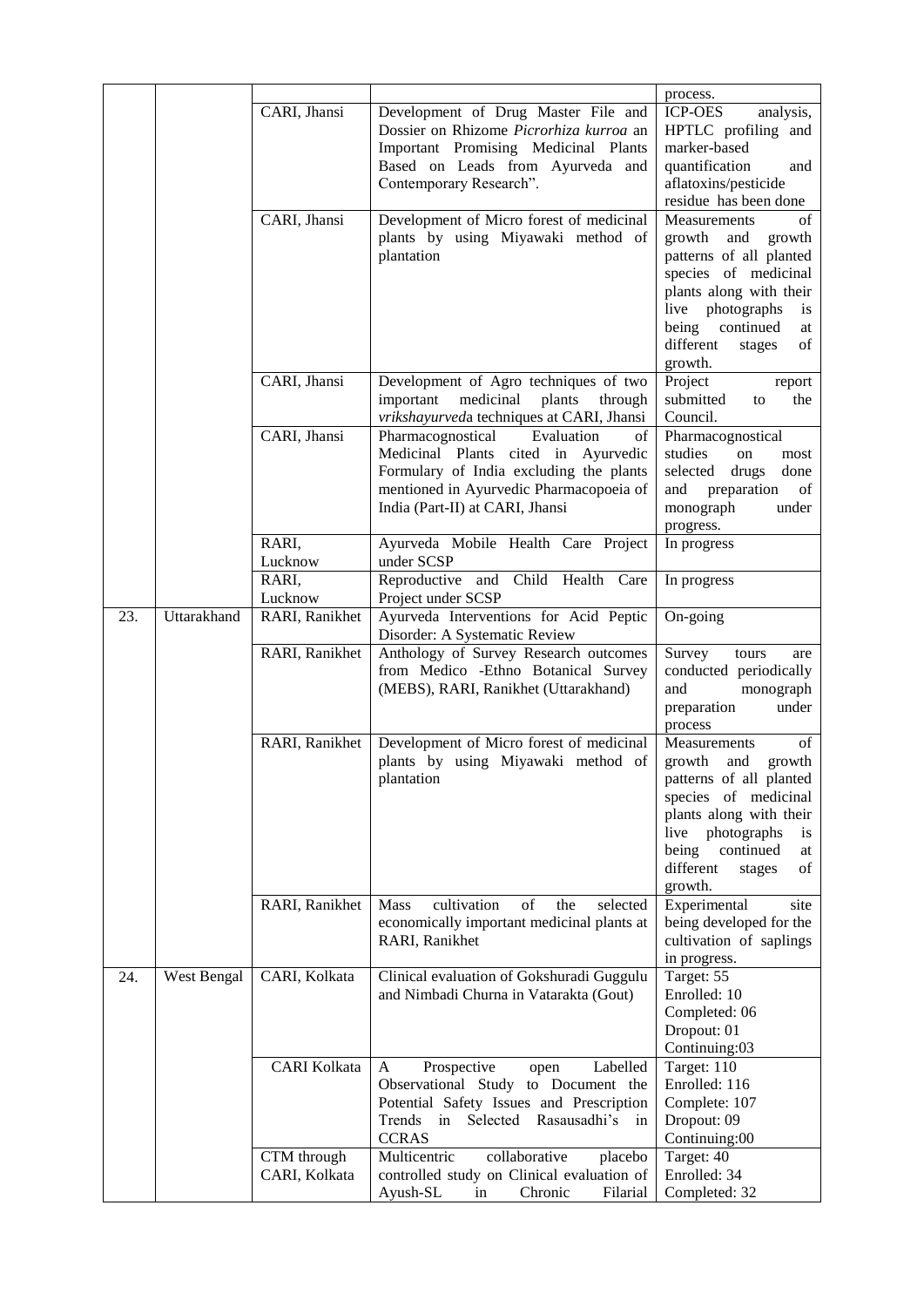|  |               | Lymphoedema in patients receiving Mass<br>drug administration | Dropout: 02<br>Continuing:00    |
|--|---------------|---------------------------------------------------------------|---------------------------------|
|  | CARI, Kolkata | Development of Quality Standards and                          | Final<br>report                 |
|  |               | SOP's for the formulation of Nimbadi                          | compilation<br>in               |
|  |               | churna"                                                       | progress.                       |
|  | CARI, Kolkata | Development<br>of Quality<br>Standards                        | Final<br>report                 |
|  |               | and SOP's for the formulation of                              | compilation<br>in               |
|  |               | Sthanyashodhan Kashaya Ghanavati                              |                                 |
|  |               |                                                               | progress.<br>Final              |
|  | CARI, Kolkata | Development of Quality Standards and                          | report                          |
|  |               | SOP's for the formulation of Panchavalka                      | compilation<br>in               |
|  |               | Kwatha churna                                                 | progress.                       |
|  | CARI, Kolkata | Development of Quality Standards and                          | Final<br>report                 |
|  |               | SOP's<br>for<br>the<br>formulation<br>of                      | compilation<br>in               |
|  |               | Bharngyadhi Kwath churn                                       | progress.                       |
|  | CARI, Kolkata | Development of Quality Standards and                          | Final<br>report                 |
|  |               | SOP's for the formulation of Dasmula                          | compilation<br>in               |
|  |               | Taila                                                         | progress.                       |
|  | CARI, Kolkata | Development of Quality Standards and                          | Outsourcing<br>analysis         |
|  |               | SOP's for the formulation AYUSH-HR                            | for<br>microbial<br>work        |
|  |               |                                                               | load and assay of total         |
|  |               |                                                               | flavonoids of AYUSH-            |
|  |               |                                                               | HR tablets are under            |
|  |               |                                                               | progress.                       |
|  | CARI, Kolkata | Development of Quality Standards and                          | Outsourcing<br>analysis         |
|  |               | SOP's for the formulation Ayush Bala                          | of single ingredients           |
|  |               | Rasayana Tablet                                               | have been completed.            |
|  |               |                                                               | Tablet<br>preparation           |
|  |               |                                                               | according to SOP is to          |
|  |               |                                                               | be started.                     |
|  | CARI, Kolkata | Development of Quality Standards and                          | Honey sample sent for           |
|  |               | SOP's for the formulation Ayush Bala                          | outsourcing analysis.           |
|  |               | Rakshak Leham                                                 |                                 |
|  | CARI, Kolkata | Development of Quality Standards and                          | Preparation of 6.5 kg           |
|  |               | SOP's for the formulation 'AYUSH-SS                           | <b>AYUSH-SS</b> Granules        |
|  |               | Granules"                                                     | have been completed.            |
|  |               |                                                               | Quality<br>control              |
|  |               |                                                               | parameters<br>this<br>of        |
|  |               |                                                               | formulation is under            |
|  |               |                                                               | process.                        |
|  | CARIDD,       | Efficacy<br>and<br>safety<br>of<br>Ayurveda                   | On-going                        |
|  | Kolkata       | interventions<br>for<br>Polycystic<br>Ovary                   |                                 |
|  |               | Syndrome: A Systematic Review                                 |                                 |
|  | CARI, Kolkata | Optimization of extraction process for the                    | Macroscopy,                     |
|  |               | enrichment of extract with selected                           | studies<br>microscopic          |
|  |               | markers of some important Ayurvedic                           | and<br>preliminary              |
|  |               | plants at CARI, Kolkata                                       | extraction<br>studies           |
|  |               |                                                               | under progress                  |
|  | CARI, Kolkata | To establish the best procurement time for                    | Macroscopic study, TS           |
|  |               | certain herbs by analysing the seasonal                       | studies,                        |
|  |               | variation in bioactive secondary metabolite                   | physicochemical                 |
|  |               | with quantitative HPLC-Part-2. (Vol.-2) at                    | analysis of drugs in            |
|  |               | CARI, Kolkata.                                                | various<br>seasons<br><i>is</i> |
|  |               |                                                               | under progress                  |
|  | CARI, Kolkata | Pharmacognostical evaluation of medicinal                     | Macro-microscopic               |
|  |               | plants cited in AFI excluding the plants                      | studies,<br>T.S studies,        |
|  |               | mentioned in API, Part-2 CARI, Kolkata                        | <b>TLC</b><br>studies<br>and    |
|  |               |                                                               | physicochemical                 |
|  |               |                                                               | parameters of crude             |
|  |               |                                                               | drugs under progress            |
|  | CARI, Kolkata | Toxicity study and evaluation of Anti-                        | Ongoing                         |
|  |               | dyslipidemic activity of Vyosadi Guggulu                      |                                 |
|  |               | in wistar rats                                                |                                 |